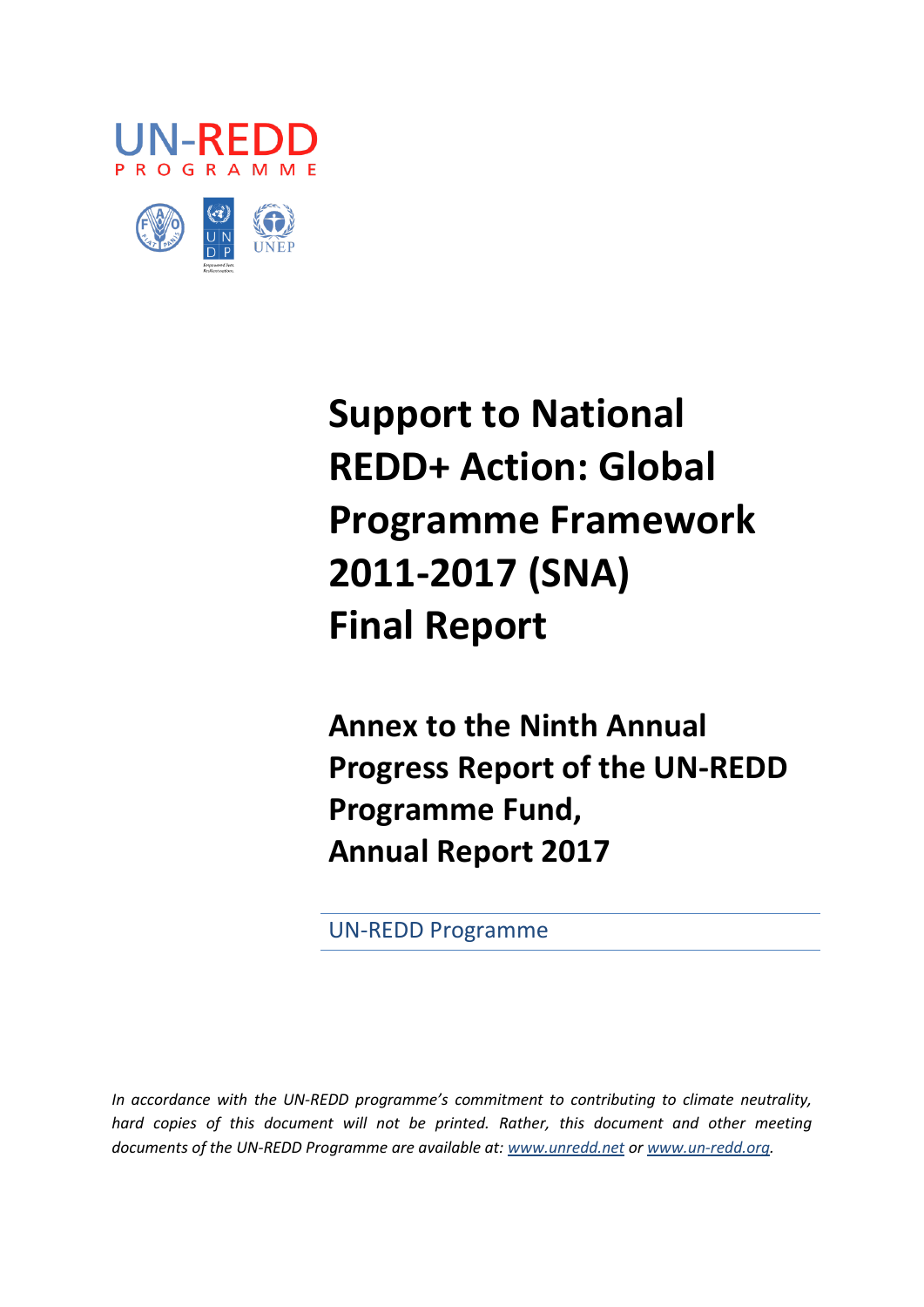# **Table of Contents**

| 3. Achievements against the targets of the SNA Monitoring Framework 2011-2015 |  |
|-------------------------------------------------------------------------------|--|
|                                                                               |  |
|                                                                               |  |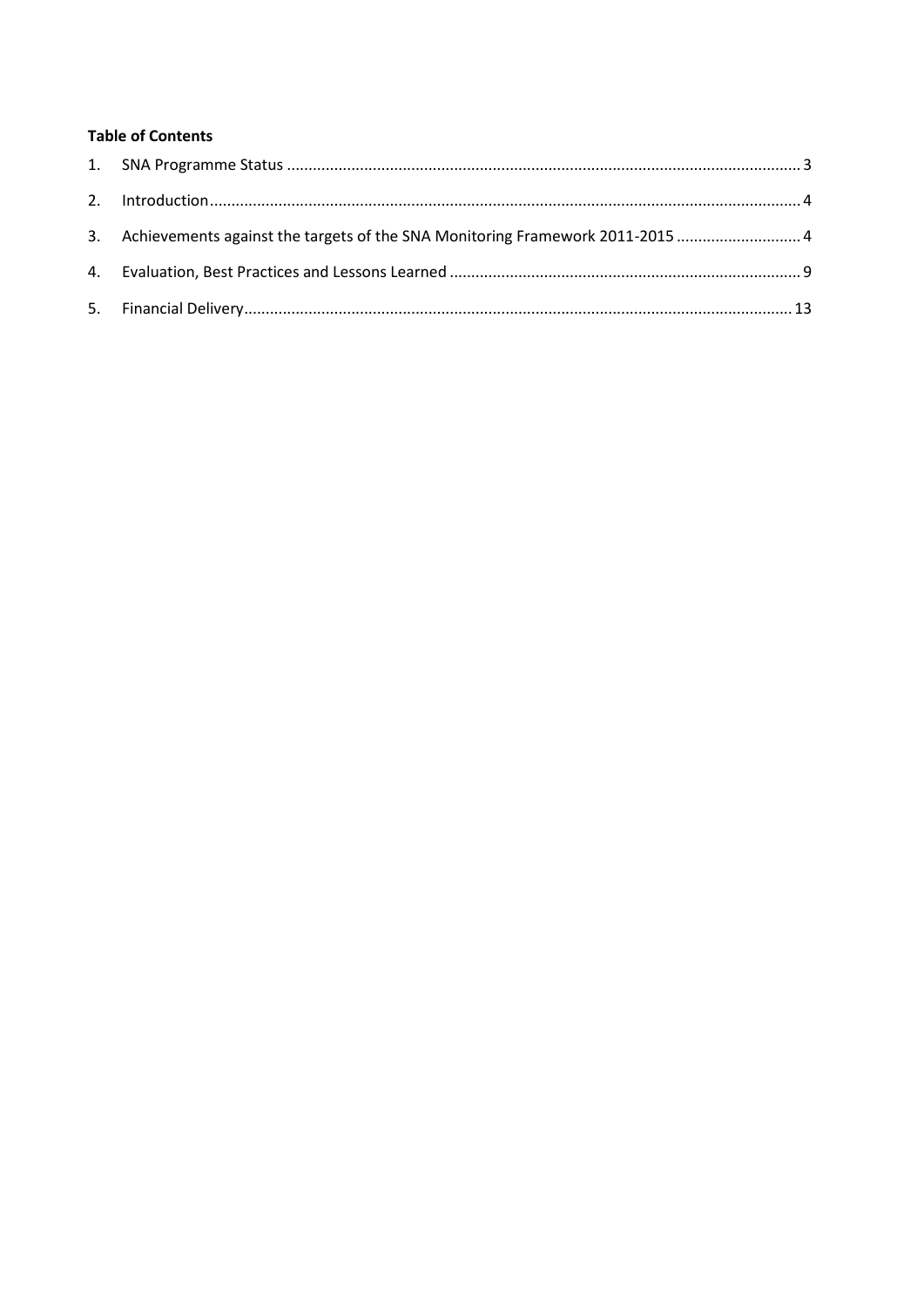# <span id="page-2-0"></span>**1. SNA Programme Status**

**Programme Title:** "Support to National REDD+ Action: Global Programme Framework 2011-2017"

| Date of UN-REDD Programme Policy Board approval: 9 August 2011 |                      |
|----------------------------------------------------------------|----------------------|
| Date of first transfer of funds:                               | 1 November 2011      |
| <b>End date according to Programme Document:</b>               | 31 December 2017 $1$ |
|                                                                |                      |

**Implementing partners:**

Food and Agriculture Organization of the United Nations (FAO) United Nations Development Programme (UNDP) United Nations Environment Programme (UNEP)

| <b>Participating UN Organization</b> | <b>Approved budget allocation 1</b><br>November 2011 - 31 December<br>2017 (US\$) | <b>Cumulative expenditures</b><br>1 November 2011 - 31 December<br>2017 (US\$) |  |  |  |
|--------------------------------------|-----------------------------------------------------------------------------------|--------------------------------------------------------------------------------|--|--|--|
| <b>FAO</b>                           | 44'872'267                                                                        | 44'886'462                                                                     |  |  |  |
| <b>UNDP</b>                          | 45'897'353                                                                        | 44'373'228 <sup>2</sup>                                                        |  |  |  |
| <b>UNEP</b>                          | 37'928'153                                                                        | 37'563'532                                                                     |  |  |  |
| Indirect support costs (7%)          | 9'008'844                                                                         | 8'877'626                                                                      |  |  |  |
| <b>Total</b>                         | 137'706'617                                                                       | 135'700'847                                                                    |  |  |  |

**.** 

 $1$  In June 2017, the SNA was extended to 31 December 2017 to allow for the full implementation and completion of pending activities and disbursements to ensure adequate operational closure.

 $^2$  UNDP has certified expenses for US\$44'373'228. In the consolidated table with the distribution of expenses per output (Table 2) the amount reported by UNDP is US\$45'279'450. UNDP has explained that this is due to adjustments/transactions done at the end of 2017 to the project allocation that is implemented by UNOPS. As the UNDP PDR submission deadline preceded the UNOPS internal deadlines, the transactions were not reflected in the UNDP books in 2017. Though UNOPS reported these transactions in 2017, they were reported to UNDP only during the first quarter of 2018 and will only be reflected on the MPTF gateway during the next UNEX upload scheduled in July 2018.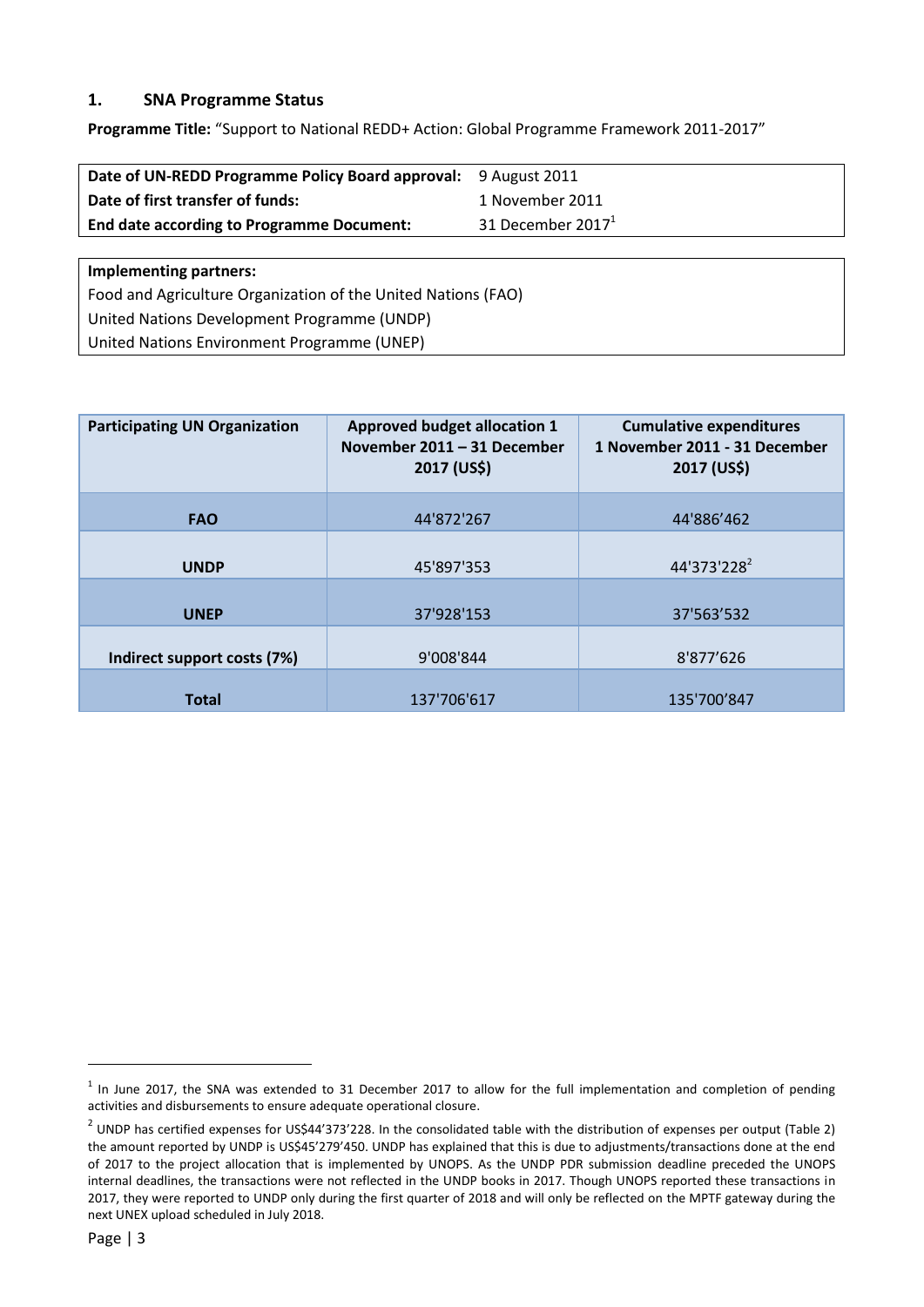# <span id="page-3-0"></span>**2. Introduction**

The Final Report for the UN-REDD Programme's Support to National REDD+ Action (SNA) highlights overall progress throughout the implementation of the Programme. This progress is reported at outcome level against the Programme's results framework, and includes a financial summary of UN-REDD support provided under this programmatic area.

Since 2011, the SNA has undergone eight revisions, including the no-cost extension to 31 December 2017, to ensure that the overall UN-REDD Programme: (1) continues to meet the needs of the growing number of UN-REDD partner countries over its period of implementation, from 42 in 2011 to 64 in 2017; (2) responds and meets countries' evolving capacity needs and advisory demands as they progress towards phase two of REDD+ implementation; (3) takes into account the continuous feedback from its stakeholders, findings from the External Programme Evaluation and builds on lessons learned over time; (4) is updated and in alignment with the latest UNFCCC developments and global REDD+ landscape; and (5) ensures overall continuity and relevance of the UN-REDD Programme and support its for countries.

The SNA has been operational since November 2011 with a total approved budget of US\$ 137.707 million. The SNA carry-over commitments to 2017 were of US\$ 6.06 million for Targeted Support, Technical Assistance, support to participatory stakeholder platforms and the Country Needs Assessment initiative. In addition, the no-cost extension to December 2017 included US\$ 1.63 million for the CBR+ programme to continue implementation until the end of 2017, as originally planned.

During its tenure, the SNA provided support to 64 partner countries towards REDD+ readiness, to support them in meeting the UNFCCC requirements for REDD+ and, where possible to support them to transition from the design to the implementation of ambitious policies and measures for REDD+. It has also provided essential funding to oversee the technical, fiduciary and programmatic aspects of the implementation of 26 UN-REDD national programmes.

The SNA has been multifaceted, comprising extensive technical assistance and policy advice from the UN-REDD multidisciplinary team (situated in regional centres and global units), targeted support projects to assist partner countries to address specific issues including to build capacities, several South-South cooperation initiatives to stimulate advancement on readiness, normative work to support partner countries to solidify their systems for REDD+, a community REDD+ initiative (the CBR+ programme) to ensure multi-stakeholder commitment to REDD+, knowledge management to collect and analyze lessons from pioneer countries and then disseminate them widely for the benefit of all countries, public outreach activities to raise awareness and mobilize support for REDD+ and, finally, the governance of the UN-REDD Programme to enable the Programme to coordinate, complement and function effectively.

# <span id="page-3-1"></span>**3. Achievements against the targets of the SNA Monitoring Framework 2011-2015**

All of the seven outcomes set out in the Global Programme Framework have been achieved, as summarized in the table below.

**Table 1.** Achievements until 31 December 2017 against the outcome targets of the SNA Monitoring Framework 2011- 2015.

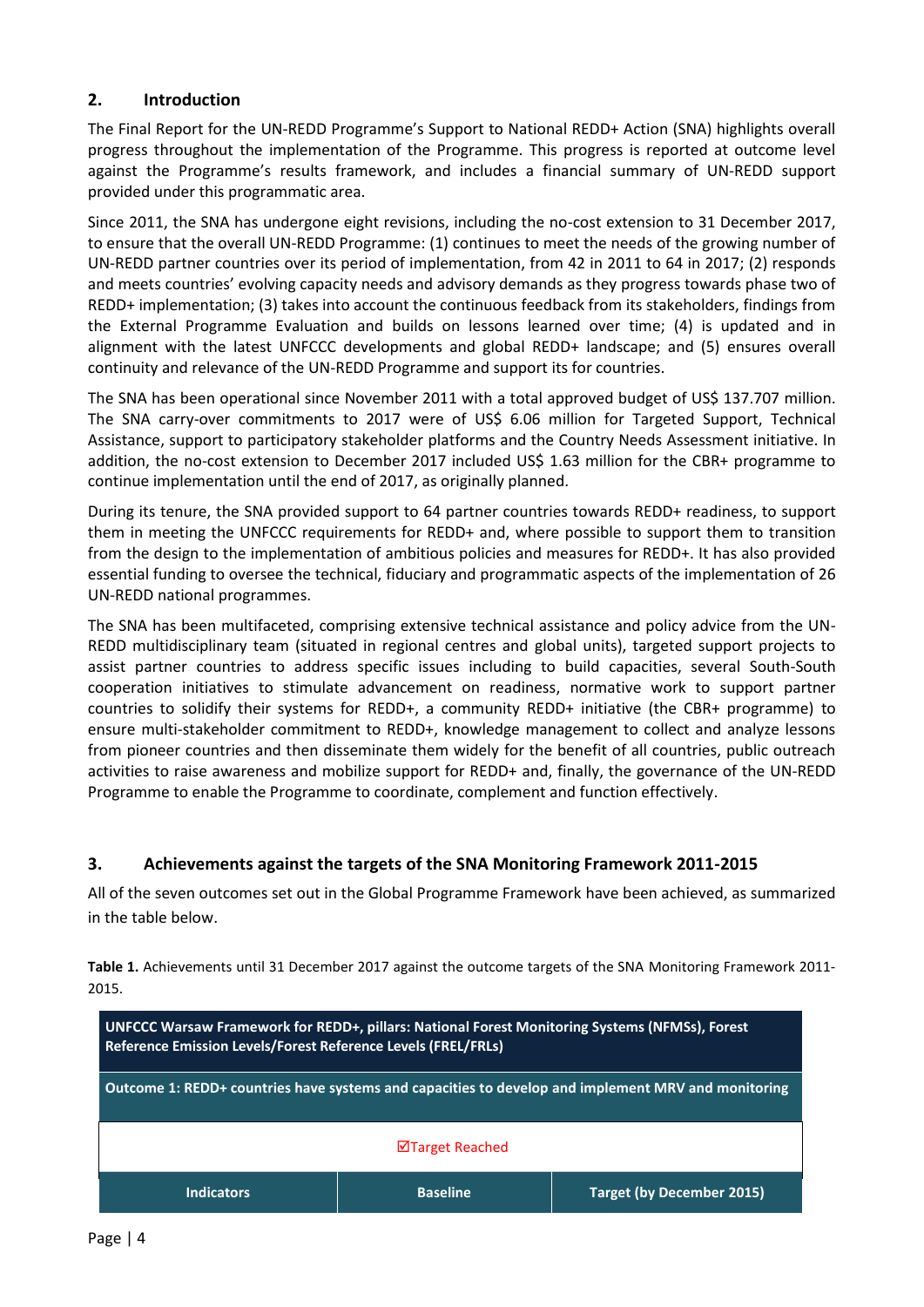| <b>Outcome indicator</b><br>Number of UN-REDD countries with<br>institutional arrangements in initial<br>stages of development to perform<br>monitoring and measurement,<br>reporting and verification functions<br>for REDD+, including institutions<br>with capacities and information to<br>meet reporting requirements of<br>UNFCCC in relation to REDD+.                                                                                                                                                                                                                                                                                                                                                                                                                                                                                                                                                                                                                                                                                                                                                                                                                                                                                                                                                                                                                                                                                                                                                                                                                                                                                         | <b>Baseline</b><br>12-13 countries are starting<br>to establish comprehensive<br>monitoring approaches, with<br>capacities and information<br>base at different levels in<br>almost all REDD+ countries. | <b>Target</b><br>30 countries receiving support from the<br>UN-REDD Programme have achieved<br>initial stages in development of<br>institutional arrangements for ensuring<br>monitoring and MRV functions for<br>REDD+ are carried out, including<br>capacities and information base. |  |  |  |  |  |  |  |
|-------------------------------------------------------------------------------------------------------------------------------------------------------------------------------------------------------------------------------------------------------------------------------------------------------------------------------------------------------------------------------------------------------------------------------------------------------------------------------------------------------------------------------------------------------------------------------------------------------------------------------------------------------------------------------------------------------------------------------------------------------------------------------------------------------------------------------------------------------------------------------------------------------------------------------------------------------------------------------------------------------------------------------------------------------------------------------------------------------------------------------------------------------------------------------------------------------------------------------------------------------------------------------------------------------------------------------------------------------------------------------------------------------------------------------------------------------------------------------------------------------------------------------------------------------------------------------------------------------------------------------------------------------|----------------------------------------------------------------------------------------------------------------------------------------------------------------------------------------------------------|----------------------------------------------------------------------------------------------------------------------------------------------------------------------------------------------------------------------------------------------------------------------------------------|--|--|--|--|--|--|--|
| Outcome 1. Cumulative achievements against target<br>Overall, the target was already reached by 2015. The following are achievements (cumulative) as of 31<br>December 2017:<br>Through UN-REDD Programme support, 40 countries have reached different stages of their institutional<br>arrangements, MRV functions and capacity development, leading to significant progress under the Warsaw<br>Framework Pillars on NFMS and FREL/FRL and making a few countries entering implementation. The current<br>status is as follows:<br>- 40 countries have advanced on NFMS (breakdown available) leading to reliable forest resource information<br>for application in creating sound national forest policies, planning and sustainable development;<br>- 25 countries progressed on Satellite Land Monitoring Systems (SLMS) resulting in generation of land cover /<br>land use information, and more than half of those countries have operational NFMS portals or web<br>platforms, making information institutionalized, systemized and available.<br>- 17 countries progressed on their National Forest Inventories (NFI).<br>The high-quality, reliable data on forests, including forest-carbon estimates, stemming from these MRV<br>components have been used to avoid, reduce and capture forest carbon emissions, assist countries to set<br>their emission targets, and have resulted in 18 country submissions that have met UNFCCC reporting<br>requirements on FREL/FRL as of Dec 2016. Another 9 countries have advanced towards submissions,<br>including methodological work and consultations with a broad range of stakeholders. |                                                                                                                                                                                                          |                                                                                                                                                                                                                                                                                        |  |  |  |  |  |  |  |
| UNFCCC Warsaw Framework for REDD+, pillar: National REDD+ Strategies and Action Plans (NS/APs)<br>and cross-cutting issues on governance, tenure and gender                                                                                                                                                                                                                                                                                                                                                                                                                                                                                                                                                                                                                                                                                                                                                                                                                                                                                                                                                                                                                                                                                                                                                                                                                                                                                                                                                                                                                                                                                           |                                                                                                                                                                                                          |                                                                                                                                                                                                                                                                                        |  |  |  |  |  |  |  |
| Outcome 2: Credible, inclusive national governance systems are developed for REDD+ implementation                                                                                                                                                                                                                                                                                                                                                                                                                                                                                                                                                                                                                                                                                                                                                                                                                                                                                                                                                                                                                                                                                                                                                                                                                                                                                                                                                                                                                                                                                                                                                     |                                                                                                                                                                                                          |                                                                                                                                                                                                                                                                                        |  |  |  |  |  |  |  |
| ☑ Target Reached                                                                                                                                                                                                                                                                                                                                                                                                                                                                                                                                                                                                                                                                                                                                                                                                                                                                                                                                                                                                                                                                                                                                                                                                                                                                                                                                                                                                                                                                                                                                                                                                                                      |                                                                                                                                                                                                          |                                                                                                                                                                                                                                                                                        |  |  |  |  |  |  |  |

**Indicator**

Percentage of strategies, roadmaps or phase 2 documents supported by the UN-REDD Programme that have been developed inclusively and have proposed robust legal, institutional and fiduciary arrangements.

**Baseline** The UN-REDD Programme has been actively involved in the development of only two phase 2 proposals (Viet Nam and DRC), while assessments on the robustness of governance sections of existing national REDD+ strategies have not been conducted systematically.

#### **Target**

50% of strategies, roadmaps or phase 2 documents supported by the UN-REDD Programme have been developed inclusively and are deemed robust on governance.

#### **Outcome 2: Cumulative achievements against target**

All (100%) of national REDD+ strategies and/or plans (Cambodia, the Congo, Costa Rica, DRC, Ecuador, Indonesia, Viet Nam, Zambia, Argentina, Bangladesh, Colombia, Cote d'Ivoire, Ethiopia, Madagascar, Malawi, Mongolia, Myanmar, Nigeria, Paraguay, Sri Lanka and Uganda) supported by the UN-REDD Programme have been developed in a participatory and inclusive way, including measures for transparent, robust and gender-equitable institutional, legal and fiduciary arrangements for REDD+ actions.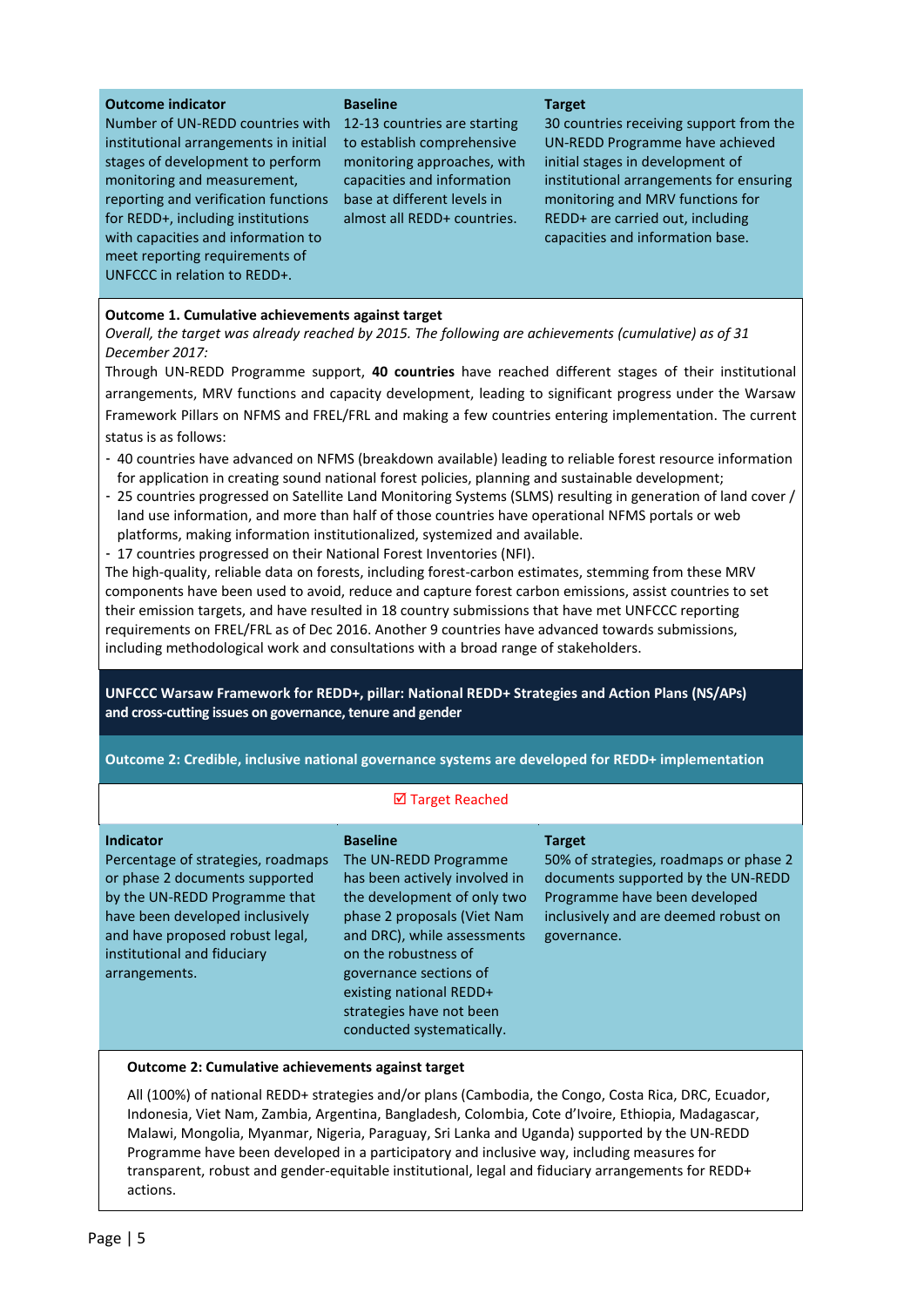#### **UNFCCC Warsaw Framework for REDD+: Stakeholder engagement as a cross-cutting issue**

**Outcome 4: Indigenous peoples, local communities, civil society organizations and other stakeholders participate effectively in national and international REDD+ decision making, strategy development and implementation.**

#### **Ø Target Reached**

| <b>Indicator</b><br>Number of UN-REDD Programme<br>countries that have activities and<br>mechanisms to support the full<br>and effective participation of<br>indigenous peoples, local<br>communities CSO and other<br>stakeholder organizations in<br>REDD+ decision making, strategy<br>development and<br>implementation. | <b>Baseline</b><br>17 UN-REDD Programme countries<br>where national-level representation<br>of indigenous peoples and CSO<br>stakeholder organizations is<br>mentioned in their NPDs and<br>implementation has begun. | <b>Target</b><br>30% increase in the number of<br>countries that have activities and<br>mechanisms to support the full and<br>effective participation of<br>indigenous peoples, local<br>communities CSO and other<br>stakeholder organizations in REDD+<br>decision making, strategy<br>development and implementation. |
|------------------------------------------------------------------------------------------------------------------------------------------------------------------------------------------------------------------------------------------------------------------------------------------------------------------------------|-----------------------------------------------------------------------------------------------------------------------------------------------------------------------------------------------------------------------|--------------------------------------------------------------------------------------------------------------------------------------------------------------------------------------------------------------------------------------------------------------------------------------------------------------------------|
|                                                                                                                                                                                                                                                                                                                              |                                                                                                                                                                                                                       |                                                                                                                                                                                                                                                                                                                          |

#### **Outcome 4. Cumulative achievements against target**

All countries actively supported by UN-REDD (mostly through national programmes) now have participatory mechanisms to sustain national REDD+ processes, including multi-stakeholder platforms for policy dialogue, participatory policy design and policy-making, and a wide range of public information-cum-debate platforms on REDD+. These actively promote the participation of women, indigenous peoples, local communities, civil society organisations and other civic stakeholders. In 2016, the Programme supported over 25 partner countries with the running of specific participatory platforms to ensure the perspectives and proposals of indigenous peoples and forest communities inform national policies and institutions for REDD+. Through its implementation in a very few years, the Community Based REDD+ (CBR+) initiative has awarded over 100 grants to community and grassroots organizations, across six pilot countries (Cambodia, the Democratic Republic of the Congo, Nigeria, Panama, Paraguay and Sri Lanka), that resulted in increased capacities and access of indigenous peoples, forest communities, and CSOs to informing national policy on forests and climate, including legal and technical capacities for improved land use management and alternative livelihoods, as well as lessons learned from community stakeholders feeding into the process of developing national REDD+ strategies.

**UNFCCC Warsaw Framework for REDD+, pillars; Safeguards and Safeguards Information System (SIS) and multiple benefits under National Strategies and Action Plans**

**Outcome 5. Safeguards are addressed and respected and multiple benefits of REDD+ are realized.**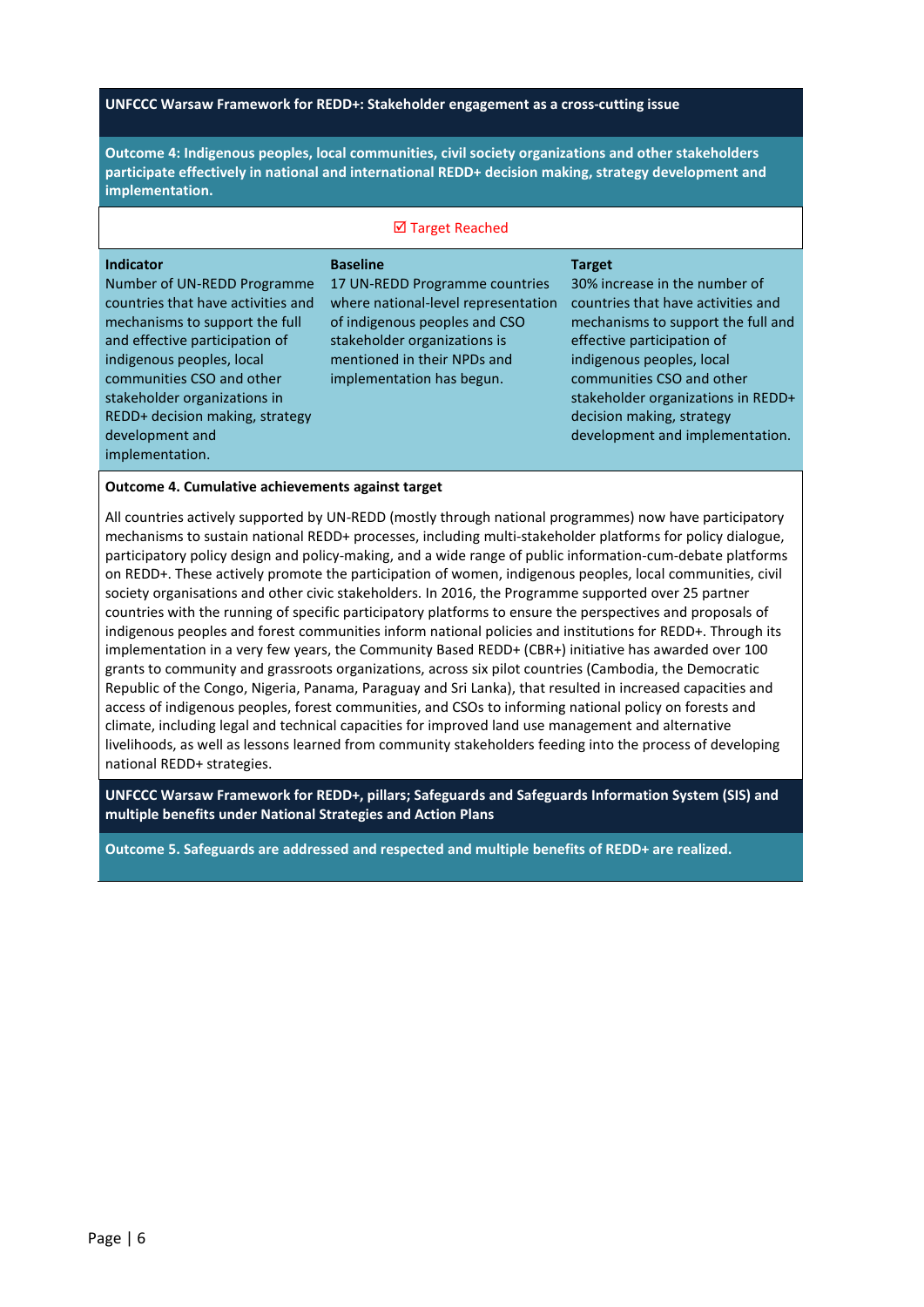#### **Ø Target Reached**

| <b>Outcome Indicator</b><br>Number of countries having<br>identified core elements of a<br>national approach to<br>safeguards minimizing social<br>and environmental risks and<br>enhancing benefits, which<br>enables them to manage<br>information on how<br>safeguards are addressed and<br>respected. | <b>Baseline</b><br>Beyond initial design<br>considerations, there is<br>limited evidence that<br>countries have<br>comprehensive<br>roadmaps or<br>approaches in place to<br>address and respect<br>safeguards, or take<br>additional social and<br>environmental benefits<br>into account in their | <b>Target</b><br>At least 8 UN-REDD Programme partner<br>countries have identified core elements of a<br>national approach to safeguards and/or<br>incorporated multiple benefits into their REDD+<br>planning. |
|-----------------------------------------------------------------------------------------------------------------------------------------------------------------------------------------------------------------------------------------------------------------------------------------------------------|-----------------------------------------------------------------------------------------------------------------------------------------------------------------------------------------------------------------------------------------------------------------------------------------------------|-----------------------------------------------------------------------------------------------------------------------------------------------------------------------------------------------------------------|
|                                                                                                                                                                                                                                                                                                           | planning for REDD+.                                                                                                                                                                                                                                                                                 |                                                                                                                                                                                                                 |

#### **Outcome 5. Cumulative achievements against target**

The UN-REDD Programme has worked with more than 30 partner countries to support the development of their national approach to safeguards and the incorporation of multiple benefits to support REDD+ planning. In 2017, the Programme supported 15 countries<sup>3</sup> with their [country approaches t](http://www.unredd.net/index.php?view=document&alias=11892-un-redd-framework-for-supporting-the-development-of-country-approaches-to-safeguards-en-11892&category_slug=studies-reports-and-publications-1364&layout=default&option=com_docman&Itemid=134)o meeting the UNFCCC safeguards requirements, exceeding the target. Of these countries, half made progress with their [summaries](http://www.unredd.net/documents/global-programme-191/safeguards-multiple-benefits-297/15299-info-brief-summaries-of-information-1-en.html)  [of information,](http://www.unredd.net/documents/global-programme-191/safeguards-multiple-benefits-297/15299-info-brief-summaries-of-information-1-en.html) includin[g Colombia](http://unfccc.int/resource/podcast/nc2/colombia_nc3.zip) and [Ecuador,](http://redd.unfccc.int/files/ecuador_first_sis_summary.pdf) which submitted their first summaries of information to the UNFCCC. Chile, Costa Rica, Mexico and Viet Nam have drafted first summary texts for 2018 submission. Côte d'Ivoire and Zambia have started planning processes for drafting their first summaries.

Nine countries (Argentina, Colombia, Costa Rica, Honduras, Mexico, Nigeria, Sri Lanka, Viet Nam and Zambia) made progress in designing their national [safeguards information system](http://www.unredd.net/index.php?view=document&alias=15043-technical-resource-series-1-redd-safeguards-information-systems-practical-design-considerations&category_slug=technical-resources-series&layout=default&option=com_docman&Itemid=134) (SIS) and are moving towards operationalization.

Two thirds of the countries (Argentina, Chile, Colombia, Côte d'Ivoire, Honduras, Mongolia, Myanmar, Panama, Viet Nam and Zambia) have conducted analytical steps in their country approaches to safeguards contributing to one or more UNFCCC requirements. These include assessments of environmental and social benefits and risks of proposed REDD+ Policies and measures, national interpretations of the Cancun safeguards and/or assessments of existing policies, laws and regulations.

To complement the safeguards work, many UN-REDD partner countries have also worked to identify, map and integrate into their planning the multiple benefits of REDD+, such as biodiversity conservation and delivery of ecosystem services [\(http://bit.ly/mbs-redd\)](http://bit.ly/mbs-redd). The best evidence that multiple benefits have been incorporated into REDD+ planning comes from draft or published policy documents including national and subnational strategies/action plans and investment plans. Multiple benefits have been included in this planning by at least Costa Rica, Democratic Republic of Congo, Ecuador, Panama, Paraguay, Republic of Congo, Nigeria (Cross River State) and Viet Nam at subnational level. There is an ongoing review in 2018 to identify lessons learned in integrating multiple benefits into REDD+ planning, and further examples will emerge from this exercise.

**UNFCCC Warsaw Framework for REDD+ pillar: National Strategies and Action Plans**

**Outcome 6: Green economy transformation and REDD+ strategies and investments are mutually reinforcing.**

**Ø** Target Reached

 $\overline{a}$ 

<sup>&</sup>lt;sup>3</sup> Argentina, Chile, Colombia, Costa Rica, Côte d'Ivoire, Ecuador, Honduras, Mongolia, Mexico, Myanmar, Nigeria, Panama, Sri Lanka, Viet Nam and Zambia.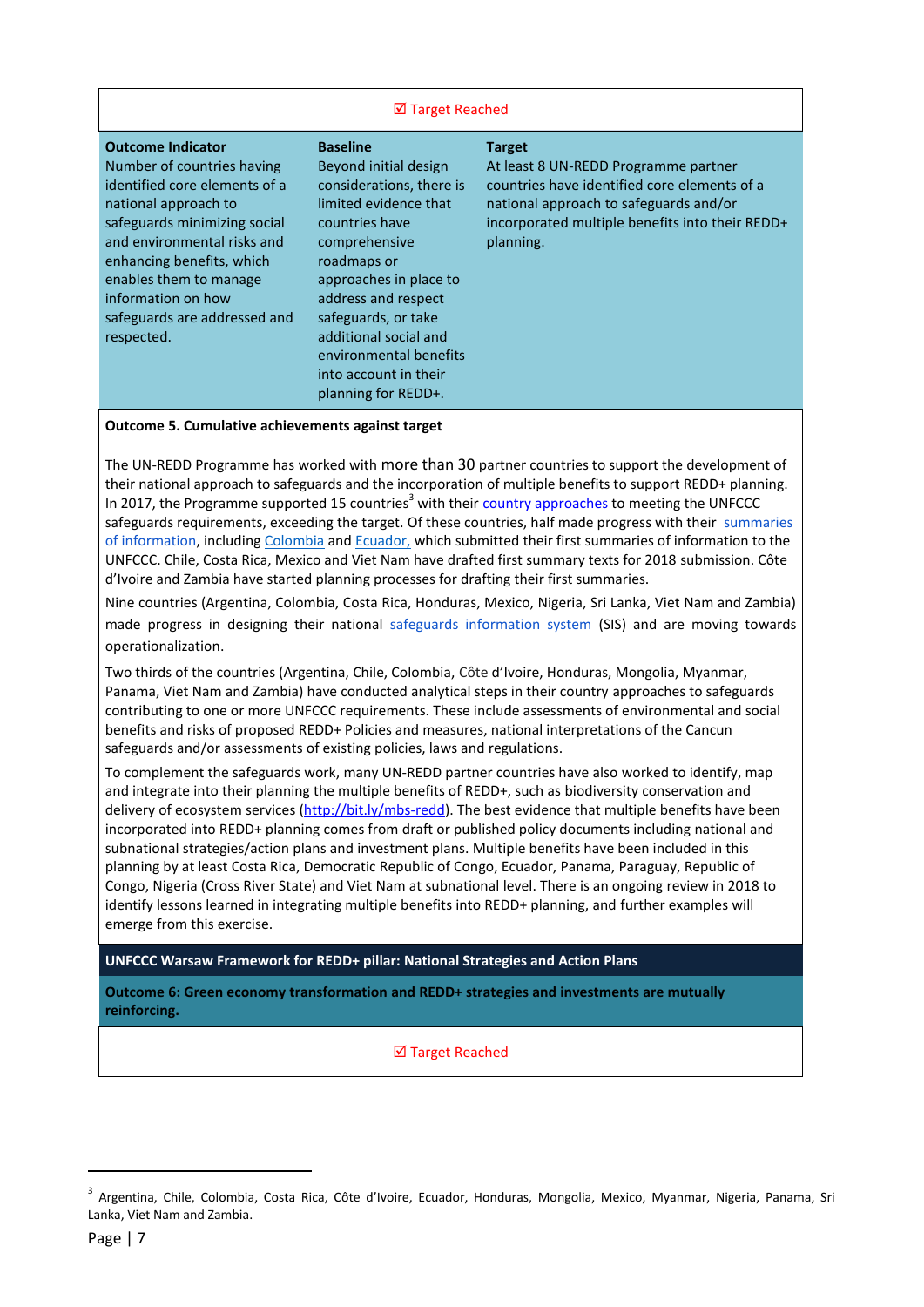| <b>Outcome Indicator</b><br>Number of UN-REDD<br>Programme countries with<br>national or sub-national<br>development strategies that<br>recognize REDD+ based<br>investments as a means for<br>transformation, and number<br>of investment agreements<br>based on forest multiple<br>benefit investment options. | <b>Baseline</b><br>Development strategies have not<br>reached the point of recognizing<br>REDD+ based investments as a<br>means for transformation, nor<br>have multiple-benefit investment<br>agreements. | <b>Target</b><br>3 UN-REDD Programme country<br>strategies recognize REDD+ based<br>investments, with at least 3<br>investment agreements recognizably<br>based on multiple benefit investment<br>options. |
|------------------------------------------------------------------------------------------------------------------------------------------------------------------------------------------------------------------------------------------------------------------------------------------------------------------|------------------------------------------------------------------------------------------------------------------------------------------------------------------------------------------------------------|------------------------------------------------------------------------------------------------------------------------------------------------------------------------------------------------------------|
|                                                                                                                                                                                                                                                                                                                  |                                                                                                                                                                                                            |                                                                                                                                                                                                            |

#### **Outcome 6. Cumulative achievements against target**

Support to UN-REDD partner countries in this area has grown significantly over the course of the Programme. Overall, 19 countries have been supported on a wide range of technical assistance, ranging from understanding the costs and benefits to reduce deforestation and forest degradation through economic valuation (e.g. Ethiopia, Kenya, Nepal), to business case analysis on cocoa (e.g. Cote d'Ivoire), palm oil (Indonesia and Costa Rica) and coffee (e.g. Peru), to financing options to implement REDD+ (e.g. Paraguay, Costa Rica, and Ecuador).

Overall, given that many countries are still in the REDD+ readiness stage, and relatively few countries have successfully reduced/removed emissions against a baseline, the amount of REDD+ results-based funding that has been disbursed is limited. Accordingly, it will take time for countries to recognize REDD+ based investments as a means to transform development. That said, a growing number of countries – with support from UN-REDD – are putting regulations and economic incentives in place to reduce deforestation.

To give some specific examples, the President of Indonesia signed Government Regulation (46/2017) on an Environmental Economic Instrument designed with technical assistance from the UN-REDD Programme.

Furthermore, in Zambia - as part of the targeted support (carried over from 2016) - the sectoral analysis on REDD+ supportive investments by the mining sector in North Western Province was endorsed by the government and stakeholders during the final multi-partner mission of the REDD+ Investment Plan.

The Ministry of Environment in Ecuador engaged with the private finance sector in Guayaquil and Quito to enhance banks' environmental and social risk management systems in the financing of commodity production and trade, based on support from the UN-REDD Programme and in collaboration with UNEP FI. Additionally, the Ministry of Environment in collaboration with the financial regulator prepared a draft directive to encourage the integration of environmental and social risk management in financial operations in the land use sector.

**UNFCCC Warsaw Framework for REDD+; Knowledge management and communications as a cross-cutting issue**

**Outcome 7: UN-REDD Programme knowledge is developed, managed, analyzed and shared to support REDD+ efforts at all levels (lead/coordinated by the Secretariat).**

| <b>Indicator</b><br>Rating of recognition and<br>use by stakeholders at all<br>levels of UN-REDD<br>Programme and its<br>Knowledge products as a<br>key source of knowledge<br>on REDD+. | <b>Baseline</b><br><b>UN-REDD Programme products</b><br>and events are developing<br>recognition as a source of<br>knowledge and information on<br>REDD+ but recognition and use is<br>not widespread. | <b>Target</b><br>The UN-REDD Programme achieves at least<br>80% positive rating by key stakeholders at<br>all levels as a source and hub of knowledge<br>on REDD+.<br>Use of UN-REDD knowledge products<br>increased by at least 20% compared to the<br>2012 baseline. |
|------------------------------------------------------------------------------------------------------------------------------------------------------------------------------------------|--------------------------------------------------------------------------------------------------------------------------------------------------------------------------------------------------------|------------------------------------------------------------------------------------------------------------------------------------------------------------------------------------------------------------------------------------------------------------------------|

#### ■ Target Reached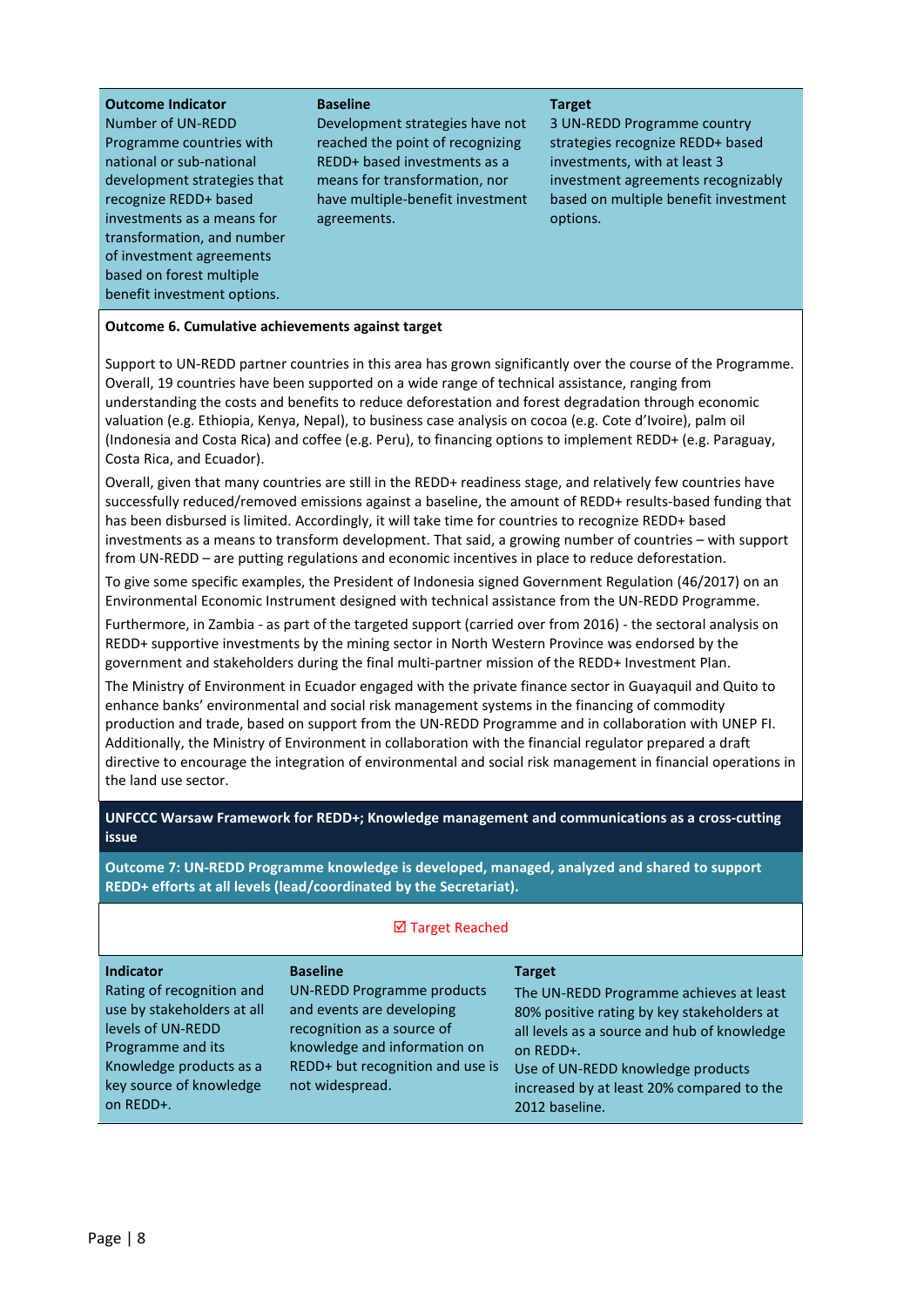#### **Outcome 7. Cumulative achievements against target**

The UN-REDD Programme has engaged more than 50 partner countries, with post-event evaluations demonstrating that knowledge sharing is considered important in completing the Warsaw Framework pillars. Through the REDD+ Academy, over 4,000 people have improved their technical capacity and understanding of REDD+. Satisfaction on knowledge products and events delivered continues to exceed the target, at 89%. The use of UN-REDD knowledge products continues to climb, in most areas exceeding the 20% target. Since the launch of the workspace in 2015, visits have increased 536%, and visitors increased by over 600%, while 437 new users registered and library resources were downloaded over 40,000 times. The UN-REDD blog has also facilitated knowledge sharing and engagement on REDD+. There has also been an increased focus on south-south knowledge exchanges, which through sharing lessons learned contribute to increased delivery rates and further progress on REDD+ implementation. These included: Côte d'Ivoire - Costa Rica and Ethiopia – China / South Korea.

**Outcome 8: Timely and effective UN-REDD Programme Secretariat services provided to the UN-REDD partner countries, Policy Board and the UN agencies.**

### ■ Target Reached

#### **Outcome Indicator**

Procedures and practices provided or coordinated by the Secretariat, for helping agencies and the Policy Board fulfill their mandates in the UN-REDD Programme, are in full, effective implementation

**Baseline** Policy Board and Secretariat established and functioning, based on existing Rules of Procedure and Terms of Reference. Country needs not systematically collected or known to the UN-REDD Programme. The Programmed beyond 2015 not reviewed.

#### **Target**

By end of 2015, procedures and practices have been enhanced to ensure effectiveness, transparency and accountability of the support to the Policy Board to the satisfaction of its members; country needs are better known to the Programme for more tailored support; the Programme has a clear post 2015 vision.

#### **Outcome 8. Cumulative achievements against target**

The Secretariat has provided the support mechanism for the UN-REDD Programme since its inception in 2009, it has been the coordination unit through which internal processes, guidelines, best practice and procedures were instituted and implemented to support programme implementation at both country and global levels. The resultant effects over the years were the more streamlined and tailored support delivered to countries towards achievement of REDD+ readiness and results based actions. Furthermore, specific needs of countries have been identified through the Country Needs Assessment in 7 countries and 2 regions. In its efforts towards the achievement of greater accountability, transparency and effectiveness, the recommendations from the Programme's audit and evaluation were incorporated in the Programme's vision for 2016 – 2020 and overall programme operations. The Secretariat through its coordinating role has facilitated and put in motion the structures and processes for the operationalization the new strategic phase of the Programme. This outcome has therefore been achieved as per the indicator and target.

#### <span id="page-8-0"></span>**4. Evaluation, Best Practices and Lessons Learned**

The UN-REDD Programme has reoriented its objectives at all levels – country, regional and global – to the guidance provided progressively by the UNFCCC through COP decisions (notably at Cancun and culminating in Warsaw in 2013 and Paris in 2015). Along with the more global political direction, changes to the design of the Programme were made in response to recommendations arising from the [2014 External Evaluation](https://www.unredd.net/documents/global-programme-191/un-redd-programme-evaluation-3266.html)  [of the UN-REDD Programme,](https://www.unredd.net/documents/global-programme-191/un-redd-programme-evaluation-3266.html) the [Inter-agency Audit in 2014-2015](http://audit-public-disclosure.undp.org/view_audit_rpt_2.cfm?audit_id=1561), impact assessments, and countries' mid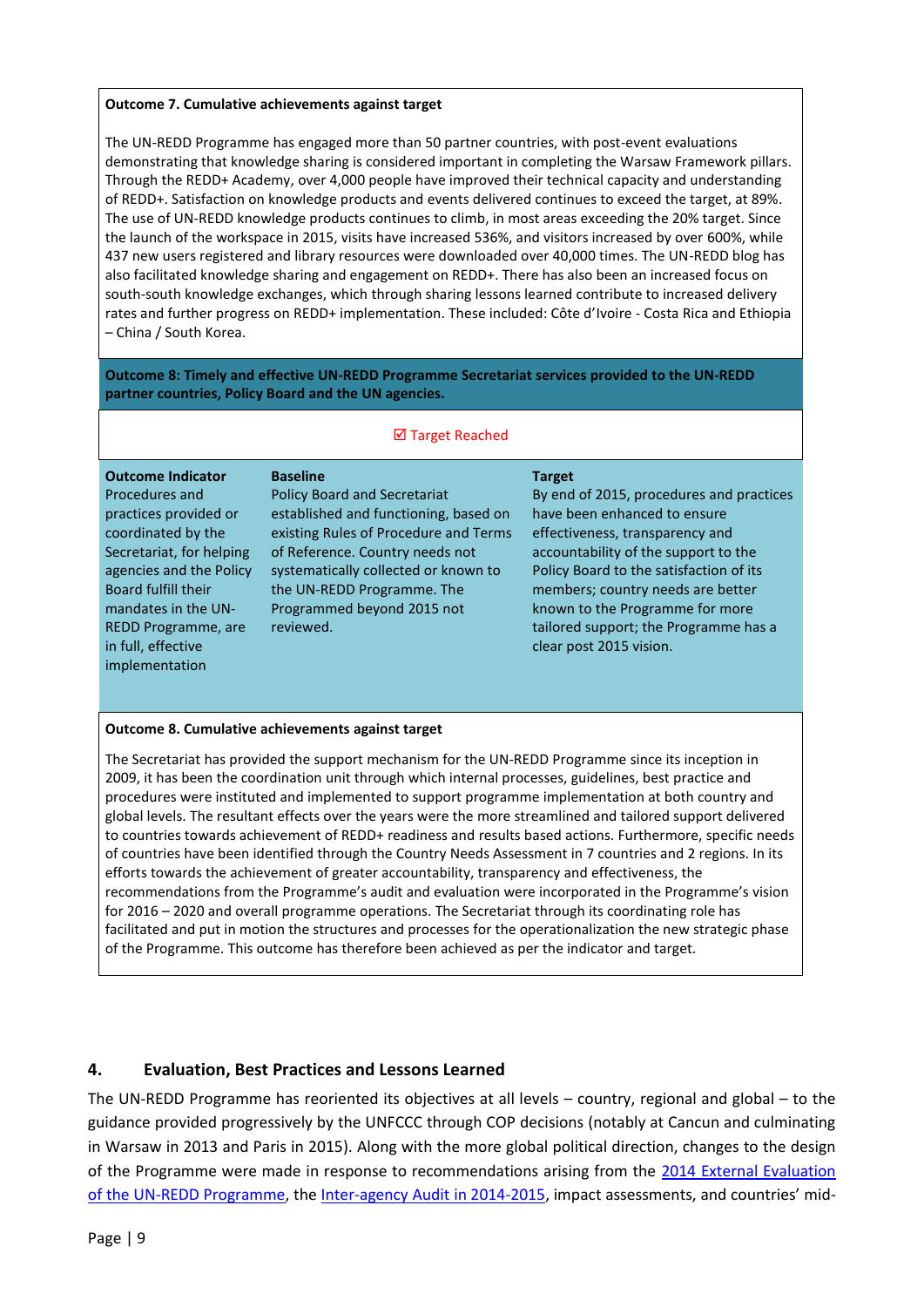term/final evaluations, as well as in response to ongoing feedback from government counterparts, CSOs, indigenous peoples, the private sector, donors, collaborating initiatives and other stakeholders. Using an adaptive management approach, the Programme has built on the recommendations and feedback and on the lessons learned and results achieved, which can be summarized as follows:

*Through UN-REDD Programme support, countries have not only advanced in developing the pillars of the UNFCCC Warsaw Framework for REDD+ (i.e. their NS/APs, NFMSs, FRELs/FRLs and Safeguards & SISs), they have also achieved key results in the development and establishment of the operational elements of REDD+ readiness and the wider process of sustainable development, improved governance and increased stakeholder engagement. UN-REDD Programme support has led to increased ownership of REDD+ processes by countries and enhanced the capacity of countries to participate actively in UNFCCC COP processes, enabling them to use their REDD+ readiness experiences to advocate for and influence the emerging global REDD+ architecture.* 

The 2014 external evaluation, which included the SNA component as well as National Programmes, summarized the overall Programme performance as follows:

*"The UN-REDD Programme has helped draw global and national attention to the importance of forests. It has given previously marginalized populations a strong voice in relevant decision-making arenas; it is leading countries to engage in policy reforms, increase transparency and reduce the risk of corruption; it has triggered the search for viable solutions to the problems associated with deforestation; it is supporting the valuation of forests and the services they provide; and it has allowed a broad range of stakeholders to gain experience with an innovative construct that now makes it possible to better articulate the conditions for sustainability and how such an agenda should be pursued".<sup>4</sup>*

Recommendations related to immediate or ongoing issues of the SNA were implemented in the remaining period of the Programme, while other recommendations related to the long-term were incorporated into the design of the Programme's 2016 – 2020 Strategic Framework, as well as the associated governance arrangements and operational documents. The detailed follow-up actions undertaken on the evaluation are provided in the document "Follow-up to the UN-REDD Programme External Evaluation<sup>5</sup>". On the issue of a final evaluation, as many of the global functions and activities of the SNA programme have continued into the next phase of the Programme (2018-2020) in the form of Technical Assistance, a mid-term evaluation in 2019 or final evaluation in 2020 will be explored and discussed with the Executive Board.

Over the course of the six years of the SNA, the Programme continued to meet the varying demands of over 60 partner countries within the complex and evolving REDD+ landscape. The Programme has taken a continuous adaptive management approach to ensure support is in line with its added value and in complement to other efforts in the partner countries. Through a strong inter-agency mechanism, the Programme has been able to also act quickly to align with evolving UNFCCC requirements. UN-REDD offers a unique, tailored and unbiased support platform to member countries to help them advance toward and meet the requirements of the Warsaw Framework for REDD+.

Additionally, the Programme has reached its aim to be a platform to build capacities, provide information, enable accelerated progress through the sharing of experiences and provides its partner countries the opportunity to participate in a larger support network. The UN-REDD agencies' technical expertise, combined with their understanding of their partner countries adds further value to their provision of technical assistance. With the three UN agencies acting in partnership through the Programme, countries

**.** 

<sup>&</sup>lt;sup>4</sup> UN-REDD Programme Evaluation – Final Report June 2014. Available here: [https://www.unredd.net/documents/global](https://www.unredd.net/documents/global-programme-191/un-redd-programme-evaluation-3266.html)[programme-191/un-redd-programme-evaluation-3266.html](https://www.unredd.net/documents/global-programme-191/un-redd-programme-evaluation-3266.html)

<sup>5</sup> Follow-up to the UN-REDD Programme External Evaluation. Available here: [https://www.unredd.net/documents/global](https://www.unredd.net/documents/global-programme-191/un-redd-programme-evaluation-3266.html)[programme-191/un-redd-programme-evaluation-3266.html](https://www.unredd.net/documents/global-programme-191/un-redd-programme-evaluation-3266.html)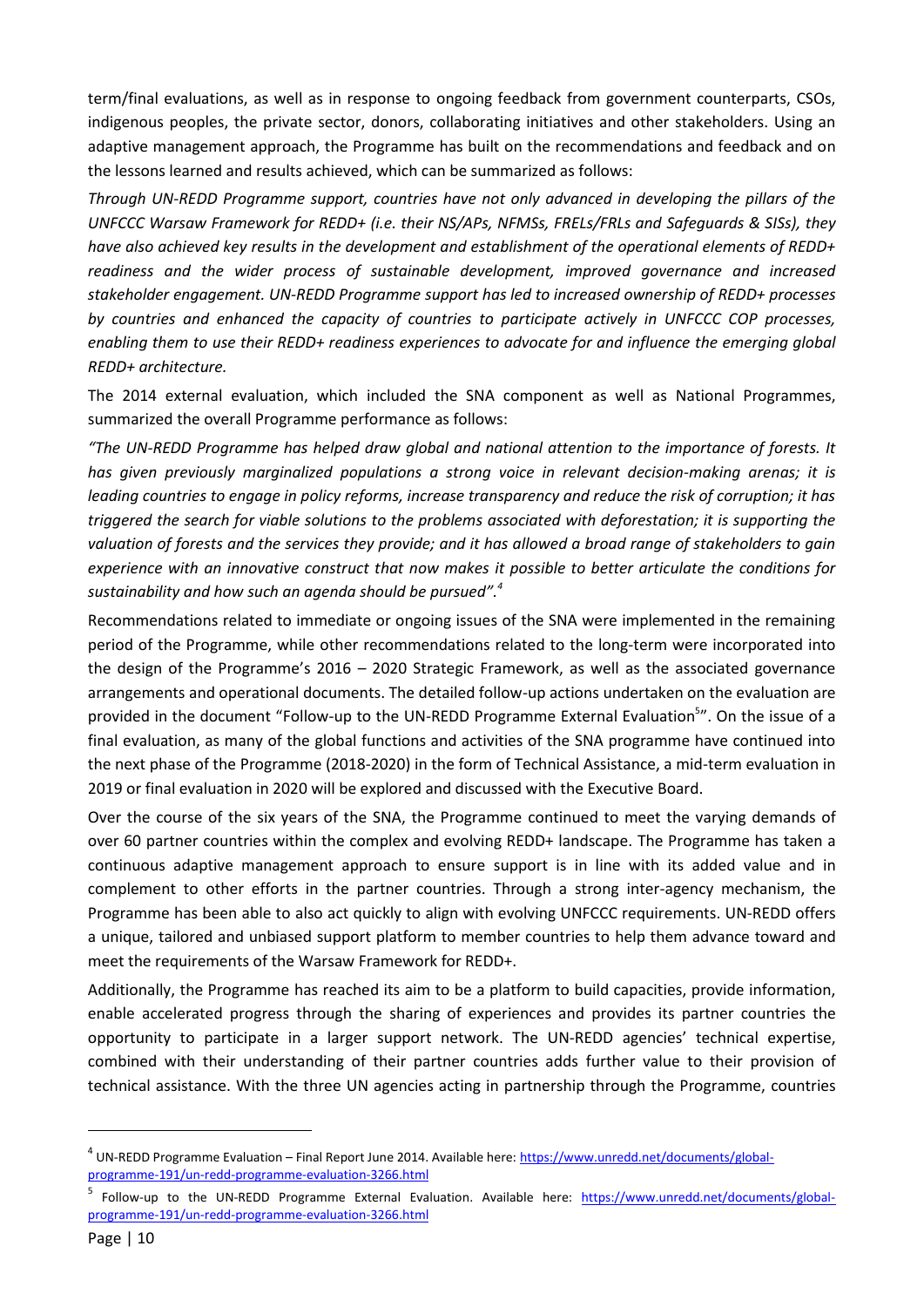have benefited from quick and harmonized action. Strong coordination between the agencies has also enabled the coordination to reach beyond UN-REDD to promote coordination of activities with more partners and stakeholders, thereby reducing overlap and complementing the work in the country through their respective areas of expertise.

From the external evaluation and other reviews of progress, some of the most significant lessons learned from the SNA can be summarized as follows:

- When countries (governments) are in the driving seat in the development of REDD+, and external assistance is tailored to their needs, REDD+ processes become a catalyst for policy reforms and innovations towards sustainability.
- Capturing carbon value alone is not sufficient to alter land uses, budget decisions and natural resource management practices. Linking REDD+ processes to national sustainable development agendas can truly contribute to supporting the shift towards building a low-carbon society.
- REDD+ payments will not always be sufficient to meet opportunity costs. REDD+ needs to be considered as part of broader national transformation processes, as an incremental contribution to national efforts.
- REDD+ requires extensive cross-sectoral efforts to address the large and complex drivers of deforestation and degradation in the context of economic development and the impacts of climate change. Addressing the drivers takes time – more than anticipated by negotiators – and progress to date has been slow.
- Early participation and equitable inclusion of all stakeholders (including both women and men) is essential in decision making on REDD+ and can contribute to reinforcing credible and legitimate policy-making and implementation.
- Clarification of land tenure is important for enabling implementation of REDD+.
- Development of safeguards and safeguard information systems (SIS) should be associated with the development of the National REDD+ Strategy or Action Plan. Developing safeguards too early in the readiness phase has led to expansive SIS with unmanageable numbers of indicators.
- Ensuring alignment between REDD+ initiatives is important in order to map out the support needed and to determine appropriate REDD+ policies and measures.
- Strategic coordination and partnerships with other multilateral REDD+ actors (such as the Forest Carbon Partnership Facility, Forest Investment Program, Biocarbon Fund, Global Environment Facility, and Green Climate Fund), non-governmental organizations, civil society organizations and other multilateral organizations is important to achieve coherence and plug into collaborations to enhance the Programme's interventions and area of influence.
- Targeted Support to partner countries, which was a key component of the SNA, was important to streamline the operating procedures to avoid overlaps and duplication and to ensure linkages to the National Programmes, national REDD+ efforts and the SNA outcomes.
- The normative work carried out under the SNA provided crucial support to partner countries through the development of common approaches, guidelines, tools, data and best practices. Some of the key lessons learned and best practice publications can be found in the box below.
- Knowledge management was identified as a key element of the Programme. As such, the Programme developed a comprehensive, robust and fully functioning knowledge management and communications system (consisting of the UN-REDD Workspace, South-South exchanges, REDD+ Academy, REDD Resource newsletter, social media platforms, among others), with dedicated global and regional teams and interagency collaboration, aimed at capturing, storing and disseminating the vast amount of knowledge generated and achievements by the Programme all levels. Its role is to support the specialized content producers (partner countries and thematic areas) by systematizing the collection of know-how and converting and elevating their local knowledge into lessons learned and best practices that can be easily accessible and recognizable with thematic and global relevance.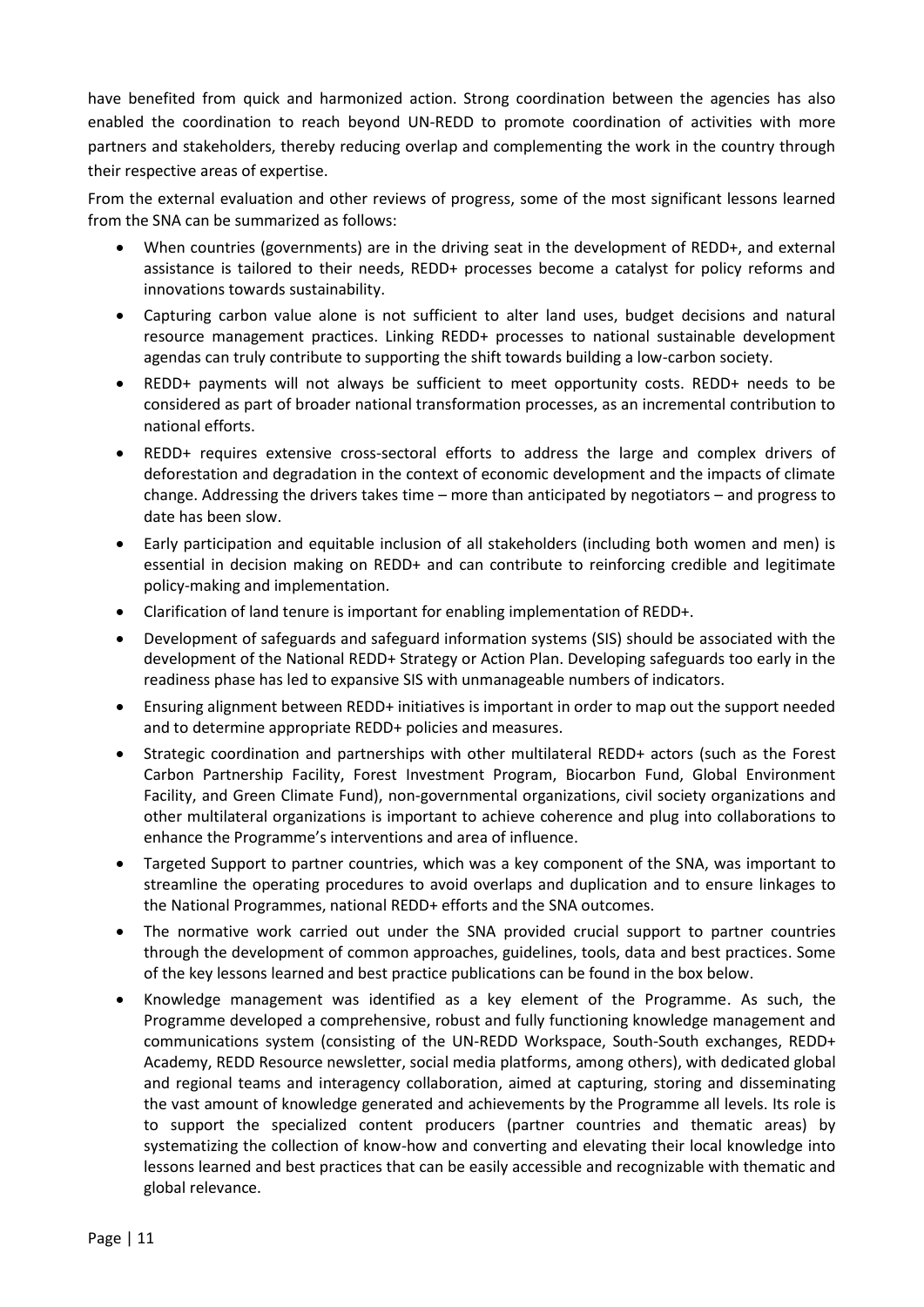- South-South knowledge exchanges proved especially impactful as countries are at different stages of their REDD+ development, and South-South cooperation provided an effective means to capitalize quickly and efficiently on the experiences of those countries with advanced REDD+ agendas. The documentation and capturing of lessons learned and good practices, including through the [REDD+ Academy](http://www.unredd.net/knowledge/redd-plus-academy.html) initiative, and the facilitated sharing of knowledge, tools and approaches is fundamental for partner countries to accelerate their progress.
- Through the development of tools, guidelines and enhanced knowledge, an important and potentially influential REDD+ "community of practice" is emerging.

Working with different partner countries and between the agencies over successive years has given some significant results and are also accompanied by the emergence of some significant lessons. Notably that REDD+ readiness is much more difficult to achieve than partners and stakeholders had originally thought and because of this, patience is key to ensure success. This patience, coupled by a good degree of donor and agency flexibility is what has made the UN-REDD Programme a success to date. We have learned that the commitments made in the REDD+ process need to be long term and go beyond the appointment period of administrations. And even though close follow up and support to countries may be activities that have poor visibility, they are absolutely key to ensuring ambitious results. Finally, the fact that the UN-REDD Programme has had significantly higher delivery than other similar programs reflects our joint commitment to closely support countries in all phases of REDD+ readiness.

# **UN-REDD Lessons learned and best practice publications**

- [UN-REDD Methodological Brief on Gender](http://www.unredd.net/documents/global-programme-191/gender-and-womens-empowerment-in-redd-1044/global-gender-resources/15951-un-redd-methodological-brief-on-gender.html)
- [UN-REDD REDD+ Academy Learning Journals](http://www.unredd.net/knowledge/redd-plus-academy.html)
- $\checkmark$  [REDD+ Safeguards Information Systems: practical design considerations](http://www.unredd.net/documents/redd-papers-and-publications-90/un-redd-publications-1191/technical-brief-series/14729-technical-brief-1-redd-safeguards-information-systems-practical-design-considerations.html)
- $\checkmark$  [Conceptual framework for country approaches to safeguards](http://www.unredd.net/documents/redd-papers-and-publications-90/16671-technical-brief-2-conceptual-framework-for-country-approaches-to-safeguards.html)
- $\checkmark$  Technical considerations for Forest Reference Emission Level and/or Forest Reference [Level construction for REDD+ under the UNFCCC](http://www.unredd.net/documents/global-programme-191/mrv-and-monitoring-296/frl/14118-technical-considerations-for-forest-reference-emission-level-andor-forest-reference-level-construction-for-redd-under-the-unfccc.html)
- [National Forest Monitoring Systems: Monitoring and Measurement, Reporting and](http://www.unredd.net/documents/global-programme-191/mrv-and-monitoring-296/10305-national-forest-monitoring-systems-monitoring-and-measurement-reporting-and-verification-m-mrv-in-the-context-of-redd-activities-10305.html)  [Verification in the context of REDD+ Activities](http://www.unredd.net/documents/global-programme-191/mrv-and-monitoring-296/10305-national-forest-monitoring-systems-monitoring-and-measurement-reporting-and-verification-m-mrv-in-the-context-of-redd-activities-10305.html)
- $\checkmark$  [The role of forests in a green economy transformation in Africa](http://www.unredd.net/documents/global-programme-191/redd-and-the-green-economy-1294/14609-the-role-of-forests-in-a-green-economy-transformation-in-africa.html)
- [Assessing Forest Governance: A Practical Guide to Data Collection, Analysis and Use](http://www.unredd.net/documents/global-programme-191/governance-452/12800-assessing-forest-governance-a-practical-guide-to-data-collection-analysis-and-use-12800.html)
- $\checkmark$  [UN-REDD Supporting work on Tenure and REDD+](http://www.unredd.net/documents/global-programme-191/governance-452/tenure-and-redd-2647/13823-unredd-supporting-work-on-tenure-and-redd-13823.html)
- $\checkmark$  [UN-REDD support to country examples on Legal Preparedness for REDD+](file://///UNREDDCH001/Users/secrieru/Documents/UN-REDD%20Programme/Monitoring%20&%20Reporting/Annual%20Reports/2017%20Annual%20Report/SNA%20Annex/UN-REDD%20support%20to%20country%20examples%20on%20Legal%20Preparedness%20for%20REDD+%20%20Send%20link)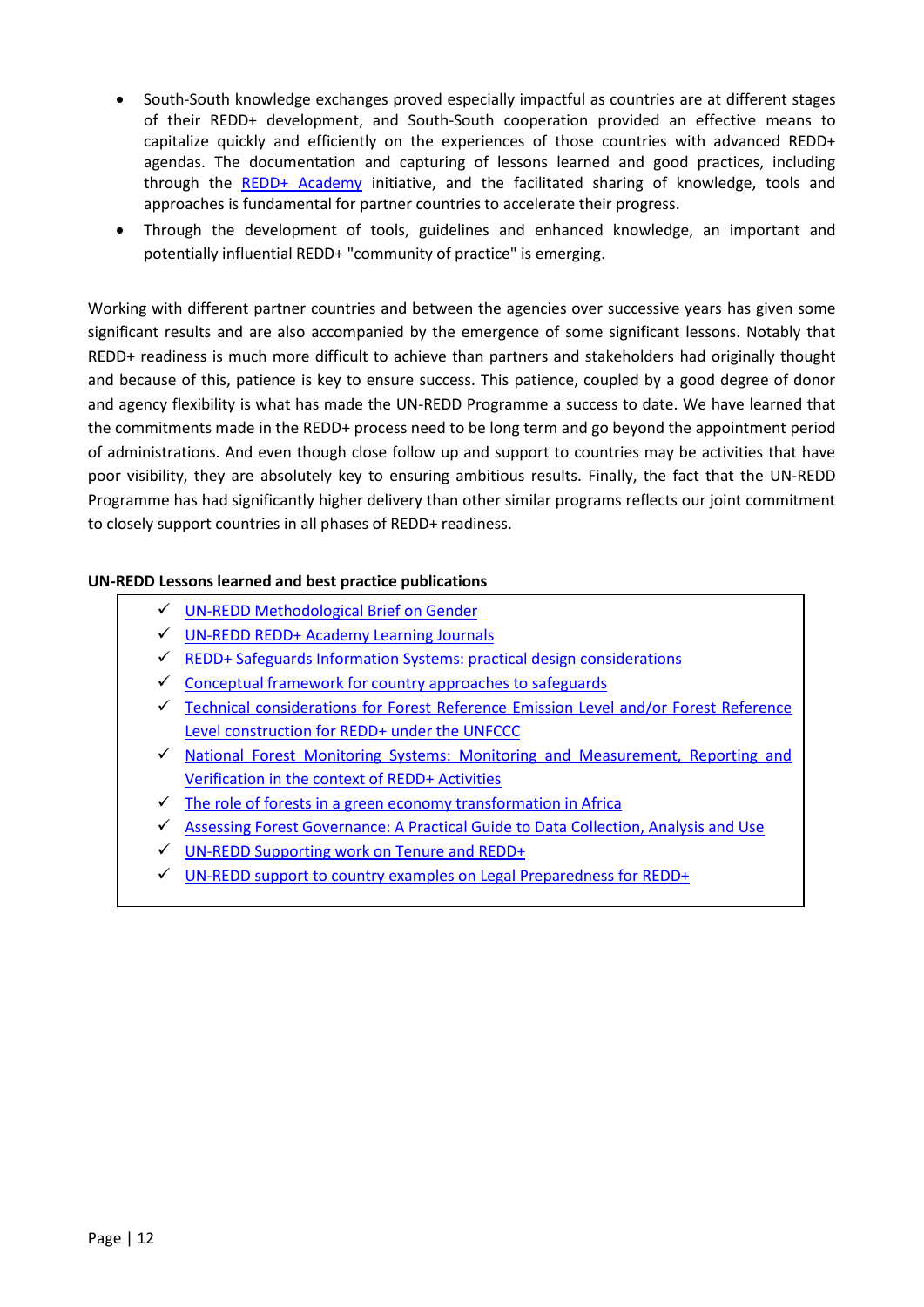# **5. Financial Delivery**

Table 2 provides financial information at the output and outcome levels and the breakdown by the participating UN organizations for the period 1 November 2011 – 31 December 2017 of the SNA in US\$.

<span id="page-12-0"></span>

|                        |                                                                                                   | <b>Cumulative</b><br>Approved<br><b>Prior Years'</b><br><b>Budget/Net</b><br><b>Expenditures</b> |                             | <b>Expenditures</b>  | Cumulative<br>certified                                                                            | <b>Expenditures</b><br>/Approved | <b>Expenditure per category of support</b><br>1 November 2011 - 31 December 2017<br>The sum of these amount/s per output should equal the amounts indicated in<br>the column titled (D) to the left. |                     |                                                          |                                       |                    |  |
|------------------------|---------------------------------------------------------------------------------------------------|--------------------------------------------------------------------------------------------------|-----------------------------|----------------------|----------------------------------------------------------------------------------------------------|----------------------------------|------------------------------------------------------------------------------------------------------------------------------------------------------------------------------------------------------|---------------------|----------------------------------------------------------|---------------------------------------|--------------------|--|
| <b>SNA</b>             | Part. UN Org.                                                                                     | <b>Funded</b><br>Amount                                                                          | 1 Nov 2011 -<br>31 December | as of 31<br>December | expenditures<br>(1 November 2011                                                                   | Budget (%)                       |                                                                                                                                                                                                      |                     | <b>Country Specific Support</b>                          |                                       |                    |  |
| <b>Outcomes</b>        |                                                                                                   | 1 Nov 2011 -<br>31 December<br>2016<br>A                                                         | 2016<br>B                   | 2017<br>C            | $-31$ Dec 2017)<br>$(B+C)$<br>D                                                                    | D/A<br>E                         | Intern. support<br>functions (ISF)                                                                                                                                                                   | <b>Backstopping</b> | <b>Targeted</b><br>Support<br>excluding<br>back-stopping | Country<br><b>Specific</b><br>support | <b>Secretariat</b> |  |
|                        |                                                                                                   |                                                                                                  |                             |                      | Outcome 1: REDD+ countries have systems and capacities to develop and implement MRV and monitoring |                                  |                                                                                                                                                                                                      |                     |                                                          |                                       |                    |  |
| Output 1.1:            | <b>FAO</b>                                                                                        | 6'052'566                                                                                        | 6'069'684                   | $\overline{0}$       | 6'069'684                                                                                          | 100%                             | 2'950'304                                                                                                                                                                                            | 3'119'379           |                                                          | 3'119'379                             |                    |  |
|                        | <b>FAO</b>                                                                                        | 22'914'372                                                                                       | 22'897'905                  | 1'062'311            | 23'960'216                                                                                         | 105%                             | 2'094'392                                                                                                                                                                                            | 15'967'917          | 5'897'907                                                | 21'865'823                            |                    |  |
| Output 1.2:            | <b>UNDP</b>                                                                                       | 747'782                                                                                          | 886'122                     |                      | 886'122                                                                                            | 119%                             | 655'617                                                                                                                                                                                              | 230'506             |                                                          | 230'506                               |                    |  |
|                        | <b>UNEP</b>                                                                                       | 135'000                                                                                          | 134'999                     |                      | 134'999                                                                                            | 100%                             | 31'748                                                                                                                                                                                               | 103'252             |                                                          | 103'252                               |                    |  |
| Output 1.3:            | <b>FAO</b>                                                                                        | 2'298'107                                                                                        | 1'933'203                   | 75'401               | 2'008'604                                                                                          | 87%                              | 79'027                                                                                                                                                                                               | 973'001             | 956'578                                                  | 1'929'578                             |                    |  |
| Sub-total<br>Outcome 1 |                                                                                                   | 32'147'827                                                                                       | 31'921'913                  | 1'137'712            | 33'059'625                                                                                         | 103%                             | 5'811'088                                                                                                                                                                                            | 20'394'054          | 6'854'484                                                | 27'248'539                            |                    |  |
|                        | Outcome 2: Credible, inclusive national governance systems are developed for REDD+ implementation |                                                                                                  |                             |                      |                                                                                                    |                                  |                                                                                                                                                                                                      |                     |                                                          |                                       |                    |  |

# **Table 2.** Financial Information at Outcome and Output level by UN Agency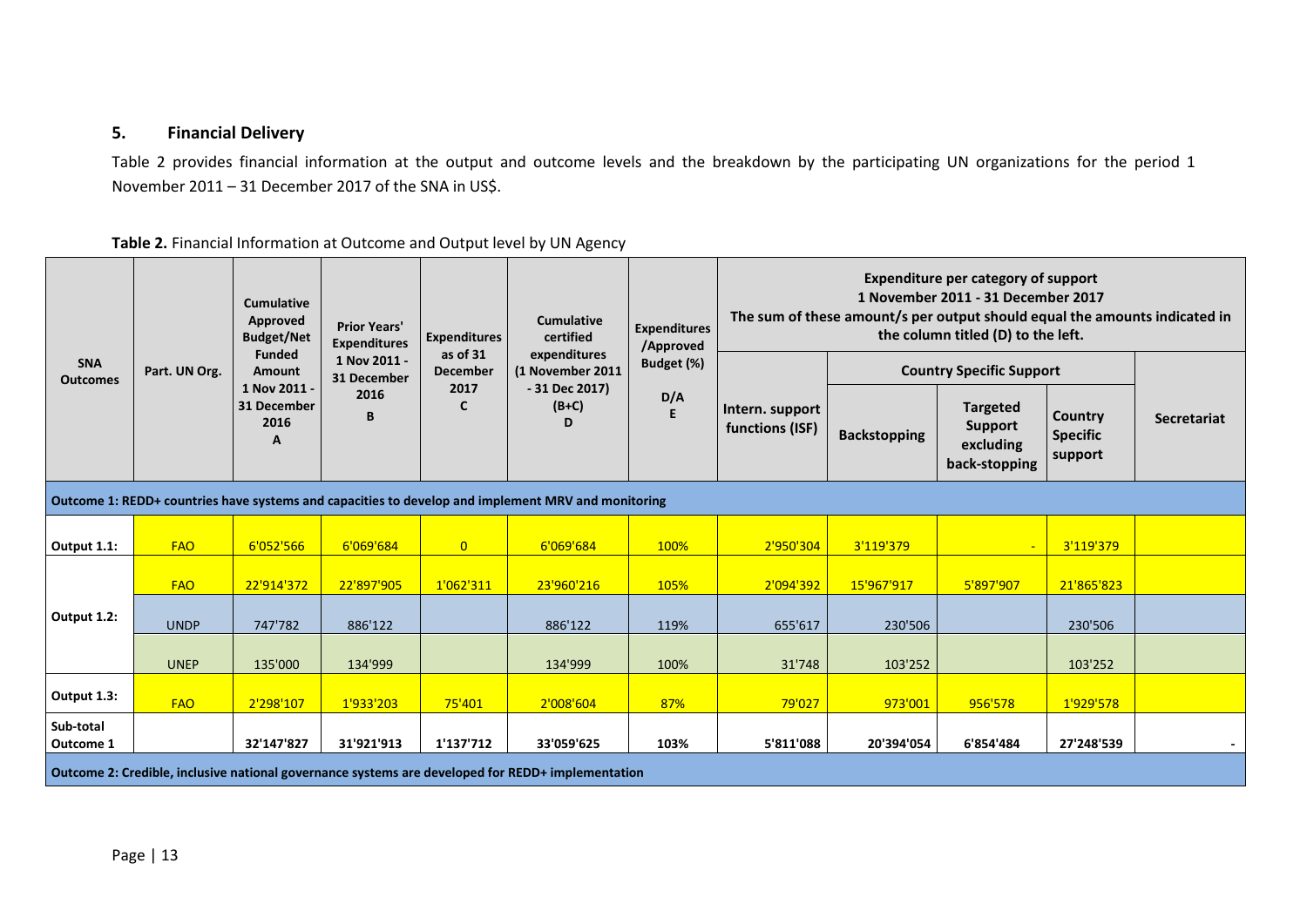|                               | <b>FAO</b>  | 956'161    | 956'805    | 5'928     | 962'733                                                                                                                                                                                     | 101% | 348'286   | 574'446    | 40'001     | 614'447    |                          |
|-------------------------------|-------------|------------|------------|-----------|---------------------------------------------------------------------------------------------------------------------------------------------------------------------------------------------|------|-----------|------------|------------|------------|--------------------------|
| Output 2.1:                   |             |            |            |           |                                                                                                                                                                                             |      |           |            |            |            |                          |
|                               | <b>UNDP</b> | 3'727'922  | 3'724'142  |           | 3'724'142                                                                                                                                                                                   | 100% | 1'846'650 | 752'813    | 1124679    | 1'877'492  |                          |
| Output 2.2:                   | <b>UNDP</b> | 6'823'244  | 7'175'811  |           | 7'175'811                                                                                                                                                                                   | 105% | 2'838'423 | 4'067'381  | 270007     | 4'337'388  |                          |
| Output 2.2<br>bis:            | <b>UNDP</b> | 3'186'384  | 3'268'863  | 32'518    | 3'301'381                                                                                                                                                                                   | 104% | 566'023   | 1'280'258  | 1455100.13 | 2'735'358  |                          |
|                               | <b>FAO</b>  | 1'525'606  | 1'200'555  | 43'688    | 1'244'243                                                                                                                                                                                   | 82%  | 331'307   | 415'993    | 496'943    | 912'936    |                          |
| Output 2.3:                   | <b>UNEP</b> | 275'000    | 275'000    |           | 275'000                                                                                                                                                                                     | 100% | 65'242    | 209'758    |            | 209'758    |                          |
| Output 2.4:                   | <b>UNDP</b> | 2'539'715  | 2'620'408  | 344'437   | 2'964'845                                                                                                                                                                                   | 117% | 348'125   | 637'844    | 1978876.91 | 2'616'720  |                          |
| Output 2.5:                   | <b>FAO</b>  | 1'300'346  | 1'076'821  | 209'395   | 1'286'216                                                                                                                                                                                   | 99%  | 263'457   | 925'299    | 97'460     | 1'022'759  |                          |
|                               |             |            |            |           |                                                                                                                                                                                             |      |           |            |            |            |                          |
| Output 2.6:                   | <b>UNDP</b> | 2'644'483  | 2'539'563  | 79'592    | 2'619'155                                                                                                                                                                                   | 99%  | 973'883   | 739'257    | 906015     | 1'645'272  |                          |
| Output 2.7:                   | <b>FAO</b>  | 1'863'757  | 1'444'951  | 129'593   | 1'574'544                                                                                                                                                                                   | 84%  | 521'186   | 606'162    | 447'195    | 1'053'357  |                          |
| Output 2.8:                   | <b>UNDP</b> | 863'493    | 593'143    | 160'000   | 753'143                                                                                                                                                                                     | 87%  | 429'987   | 251'841    | 71315      | 323'156    |                          |
| Sub-total<br><b>Outcome 2</b> |             | 25'706'111 | 24'876'062 | 1'005'151 | 25'881'213                                                                                                                                                                                  | 101% | 8'532'569 | 10'461'051 | 6'887'592  | 17'348'644 |                          |
| discontinued)                 |             |            |            |           | Outcome 3: National systems for transparent, equitable, credible and accountable management of REDD+ funding are strengthened (expenditures up to 31 December 2012 only, outcome activities |      |           |            |            |            |                          |
|                               |             |            |            |           |                                                                                                                                                                                             |      |           |            |            |            |                          |
| Output 3.2:                   | <b>FAO</b>  | 80'168     | 80'168     |           | 80'168                                                                                                                                                                                      | 100% | 80'168    |            |            |            |                          |
| Output 3.4:                   | <b>UNDP</b> | 434'221    | 102'581    |           | 102'581                                                                                                                                                                                     | 24%  | 71'774    |            | 30806      | 30'806     |                          |
| Sub-total<br>Outcome 3        |             | 514'389    | 182'749    | 0         | 182'749                                                                                                                                                                                     | 36%  | 151'942   |            | 30'806     | 30'806     | $\overline{\phantom{a}}$ |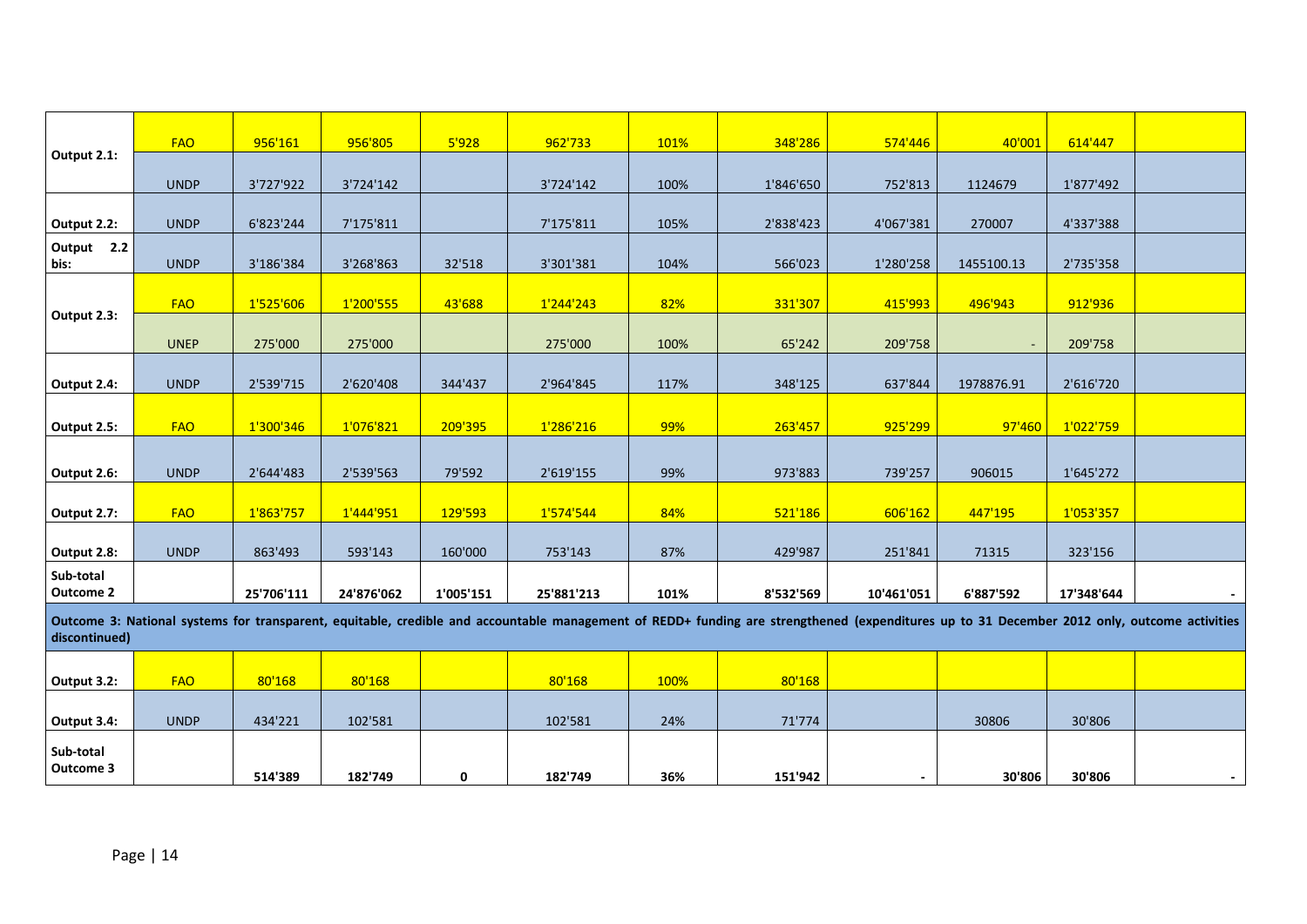| Outcome 4: Indigenous Peoples, local communities, civil society organizations and other stakeholders participate effectively in national and international REDD+ decision making, strategy development and<br>implementation. |             |            |            |           |                                                                                               |      |           |           |           |           |  |
|-------------------------------------------------------------------------------------------------------------------------------------------------------------------------------------------------------------------------------|-------------|------------|------------|-----------|-----------------------------------------------------------------------------------------------|------|-----------|-----------|-----------|-----------|--|
|                                                                                                                                                                                                                               |             |            |            |           |                                                                                               |      |           |           |           |           |  |
| Output 4.1:                                                                                                                                                                                                                   | <b>UNDP</b> | 1'851'796  | 1'342'735  | 461'570   | 1'804'305                                                                                     | 97%  | 1'207'142 | 547'162   | 50000     | 597'162   |  |
|                                                                                                                                                                                                                               |             |            |            |           |                                                                                               |      |           |           |           |           |  |
| Output 4.2:                                                                                                                                                                                                                   | <b>UNDP</b> | 1'090'878  | 1'378'578  |           | 1'378'578                                                                                     | 126% | 1'367'905 | 284'024   |           | 284'024   |  |
| Output 4.3:                                                                                                                                                                                                                   | <b>UNDP</b> | 3'526'930  | 3'454'729  |           | 3'454'729                                                                                     | 98%  | 859'409   | 1'719'841 | 875478    | 2'595'319 |  |
| Output 4.4:                                                                                                                                                                                                                   | <b>UNDP</b> | 1'583'420  | 1'232'353  | 197'996   | 1'430'349                                                                                     | 90%  | 610'234   | 361'769   | 184996    | 546'765   |  |
| Output 4.5:                                                                                                                                                                                                                   | <b>UNEP</b> | 3'960'493  | 3'571'633  | 381'929   | 3'953'562                                                                                     | 100% | 1'942'743 | 2'010'819 |           | 2'010'819 |  |
| Output 4.6:                                                                                                                                                                                                                   | <b>UNDP</b> | 3'738'318  | 2'213'137  | 1'525'180 | 3'738'317                                                                                     | 100% | 3'681'230 | 57'088    |           | 57'088    |  |
| Sub-total<br>Outcome 4                                                                                                                                                                                                        |             | 15'751'835 | 13'193'165 | 2'566'675 | 15'759'840                                                                                    | 100% | 9'668'663 | 4'980'703 | 1'110'474 | 6'091'177 |  |
|                                                                                                                                                                                                                               |             |            |            |           | Outcome 5: Safeguards are addressed and respected and multiple benefits of REDD+ are realized |      |           |           |           |           |  |
|                                                                                                                                                                                                                               |             |            |            |           |                                                                                               |      |           |           |           |           |  |
| Output 5.1:                                                                                                                                                                                                                   | <b>UNDP</b> | 753'390    | 397'314    | 172'330   | 569'644                                                                                       | 76%  | 205'333   | 305'813   | 58497.89  | 364'311   |  |
|                                                                                                                                                                                                                               | <b>UNEP</b> | 3'934'869  | 3'688'521  | 257'454   | 3'945'975                                                                                     | 100% | 1'461'604 | 2'484'371 |           | 2'484'371 |  |
|                                                                                                                                                                                                                               | <b>FAO</b>  | 1'506'962  | 1'506'963  |           | 1'506'963                                                                                     | 100% | 634'366   | 601'025   | 271'571   | 872'596   |  |
| Output 5.2:                                                                                                                                                                                                                   | <b>UNDP</b> | 2'004'067  | 1'979'317  |           | 1'979'317                                                                                     | 99%  | 1'416'431 | 502'285   | 60601.25  | 562'886   |  |
|                                                                                                                                                                                                                               | <b>UNEP</b> | 3'753'441  | 3'626'848  | 137'402   | 3'764'250                                                                                     | 100% | 1'286'047 | 2'373'203 | 105'000   | 2'478'203 |  |
|                                                                                                                                                                                                                               | <b>UNDP</b> | 1'818'356  | 1'634'125  | 106'250   | 1'740'375                                                                                     | 96%  | 212'783   | 718'028   | 809564.18 | 1'527'592 |  |
| Output 5.3:                                                                                                                                                                                                                   | <b>UNEP</b> | 4'860'322  | 4'487'622  | 359'305   | 4'846'927                                                                                     | 100% | 1'489'613 | 2'354'057 | 1'003'257 | 3'357'314 |  |
|                                                                                                                                                                                                                               | <b>FAO</b>  | 448'157    | 296'908    | 120'743   | 417'651                                                                                       | 93%  | 11'399    | 129'930   | 276'322   | 406'252   |  |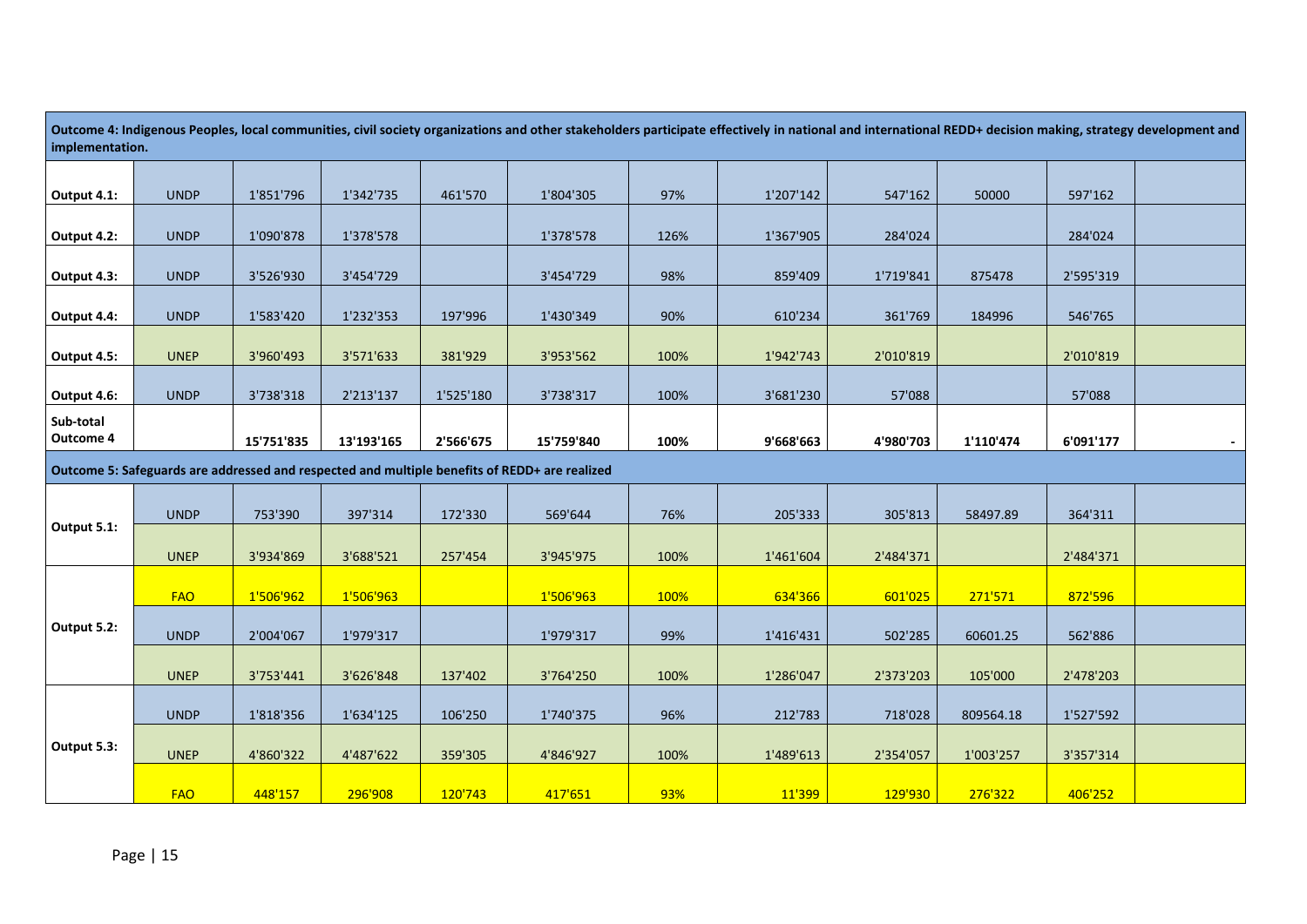| Sub-total<br><b>Outcome 5</b> |                       | 19'079'564 | 17'617'618 | 1'153'484 | 18'771'102                                                                                                                                                     | 98%  | 6'717'576 | 9'468'712 | 2'584'814      | 12'053'525 |           |
|-------------------------------|-----------------------|------------|------------|-----------|----------------------------------------------------------------------------------------------------------------------------------------------------------------|------|-----------|-----------|----------------|------------|-----------|
|                               |                       |            |            |           |                                                                                                                                                                |      |           |           |                |            |           |
|                               |                       |            |            |           | Outcome 6: Green economy transformation and REDD+ strategies and investments are mutually reinforcing                                                          |      |           |           |                |            |           |
| Output 6.1:                   | <b>UNEP</b>           | 3'149'294  | 3'153'992  |           | 3'153'992                                                                                                                                                      | 100% | 1'131'684 | 1'379'300 | 643'008        | 2'022'308  |           |
|                               | <b>UNEP</b>           | 3'915'713  | 3'911'570  |           | 3'911'570                                                                                                                                                      | 100% | 1'153'856 | 1'707'482 | 1'050'232      | 2'757'714  |           |
| Output 6.2:                   | <b>UNDP</b>           | 1'675'000  | 1'658'389  | 15'829    | 1'674'218                                                                                                                                                      | 100% | 1'674'218 |           | $\pmb{0}$      | ٠          |           |
|                               | <b>UNDP</b>           | 590'980    | 271'084    |           | 271'084                                                                                                                                                        | 46%  | 255'085   | 16'000    |                | 16'000     |           |
| Output 6.3:                   | <b>UNEP</b>           | 3'707'223  | 3'706'994  |           | 3'706'994                                                                                                                                                      | 100% | 813'531   | 2'406'946 | 486'517        | 2'893'463  |           |
| Sub-total<br>Outcome 6        |                       | 13'038'210 | 12'702'029 | 15'829    | 12'717'858                                                                                                                                                     | 98%  | 5'028'374 | 5'509'728 | 2'179'757      | 7'689'485  |           |
|                               |                       |            |            |           | Outcome 7: UN-REDD Programme knowledge is developed, managed, analyzed and shared to support REDD+ efforts at all levels (lead/coordinated by the Secretariat) |      |           |           |                |            |           |
|                               |                       |            |            |           |                                                                                                                                                                |      |           |           |                |            |           |
|                               | FAO & Sec             | 230'593    | 230'593    |           | 230'593                                                                                                                                                        | 100% | 212'283   | 7'198     |                | 7'198      | 11'112    |
|                               | <b>UNDP &amp; Sec</b> | 423'490    | 175'102    | 43'657    | 218'759                                                                                                                                                        | 52%  | 218'759   |           |                |            |           |
| Output 7.1:                   | <b>UNEP &amp; Sec</b> | 1'248'536  | 1'254'038  |           | 1'254'038                                                                                                                                                      | 100% | 869'207   | 189'676   |                | 189'676    | 195155    |
|                               | FAO & Sec             | 1'240'723  | 1'114'140  |           | 1'114'140                                                                                                                                                      | 90%  | 768'973   | 329'555   |                | 329'555    | 15'612    |
|                               | <b>UNDP &amp; Sec</b> | 1'743'916  | 1'672'199  |           | 1'672'199                                                                                                                                                      | 96%  | 1'398'806 | 273'393   |                | 273'393    |           |
| Output 7.2:                   | <b>UNEP</b> (Sec)     | 1'466'264  | 1'093'373  |           | 1'093'373                                                                                                                                                      | 75%  | 50'000    | 7'189     |                | 7'189      | 1036184   |
| Output 7.3:                   | <b>UNEP</b>           | 1'573'310  | 1'579'488  |           | 1'579'488                                                                                                                                                      | 100% | 682'602   | 896'886   |                | 896'886    |           |
| Sub-total<br>Outcome 7        |                       | 7'926'832  | 7'118'933  | 43'657    | 7'162'590                                                                                                                                                      | 90%  | 4'200'630 | 1'703'897 | $\blacksquare$ | 1'703'897  | 1'258'063 |